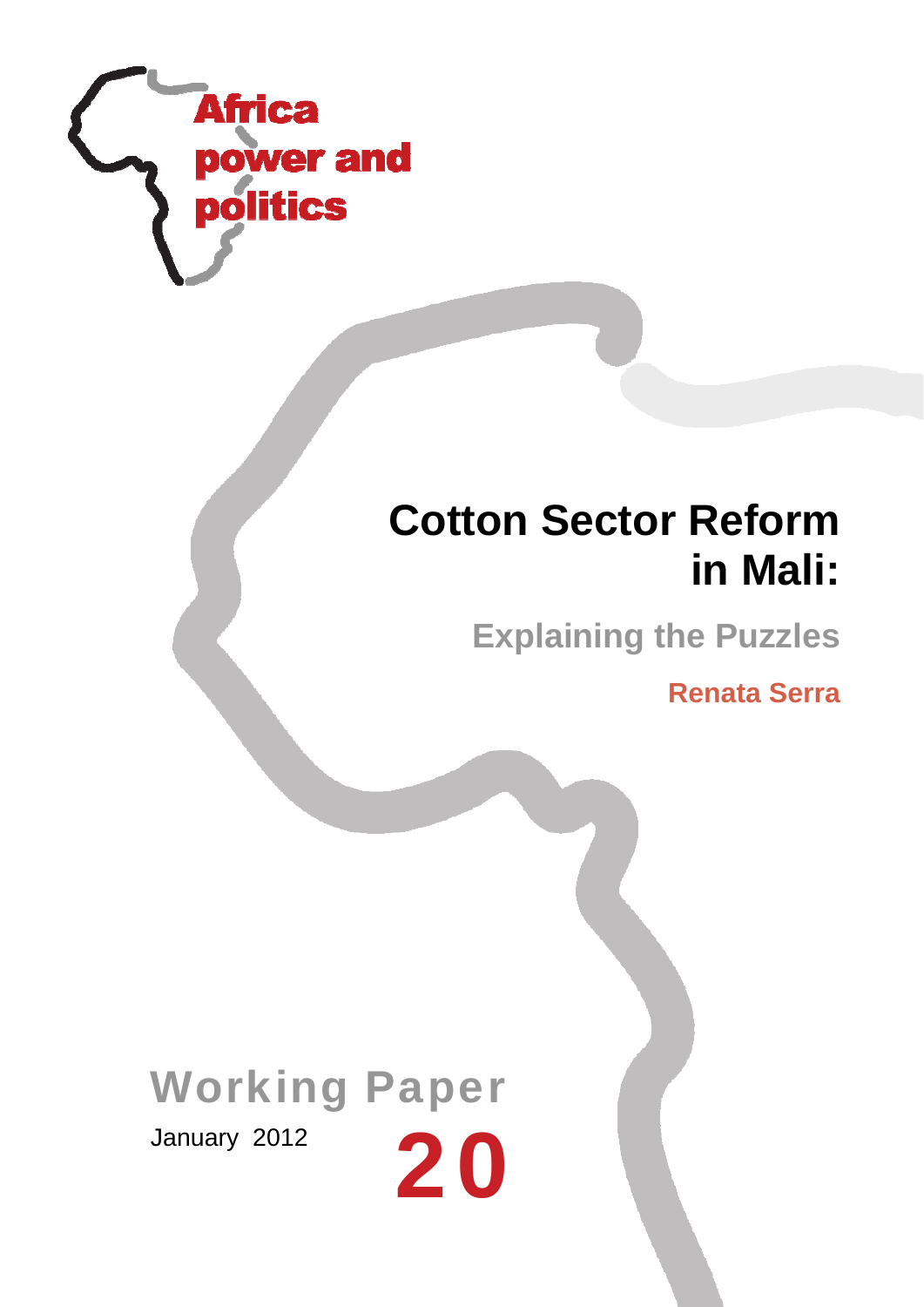Copyright: The authors.

Published on behalf of the Africa Power and Politics Programme (APPP) by the Overseas Development Institute, 111 Westminster Bridge Road, London SE1 7JD, UK (www.odi.org.uk).

The APPP Working Paper series is edited by Richard Crook, Professorial Fellow, Institute of Development Studies at the University of Sussex, Brighton BN1 9RE, UK (r.crook@ids.ac.uk).

The Africa Power and Politics Programme is a consortium research programme funded by the UK Department for International Development (DFID), with additional support from Irish Aid, for the benefit of developing countries. The views expressed in this publication are those of the author and not necessarily those of DFID, Irish Aid or the Programme as a whole.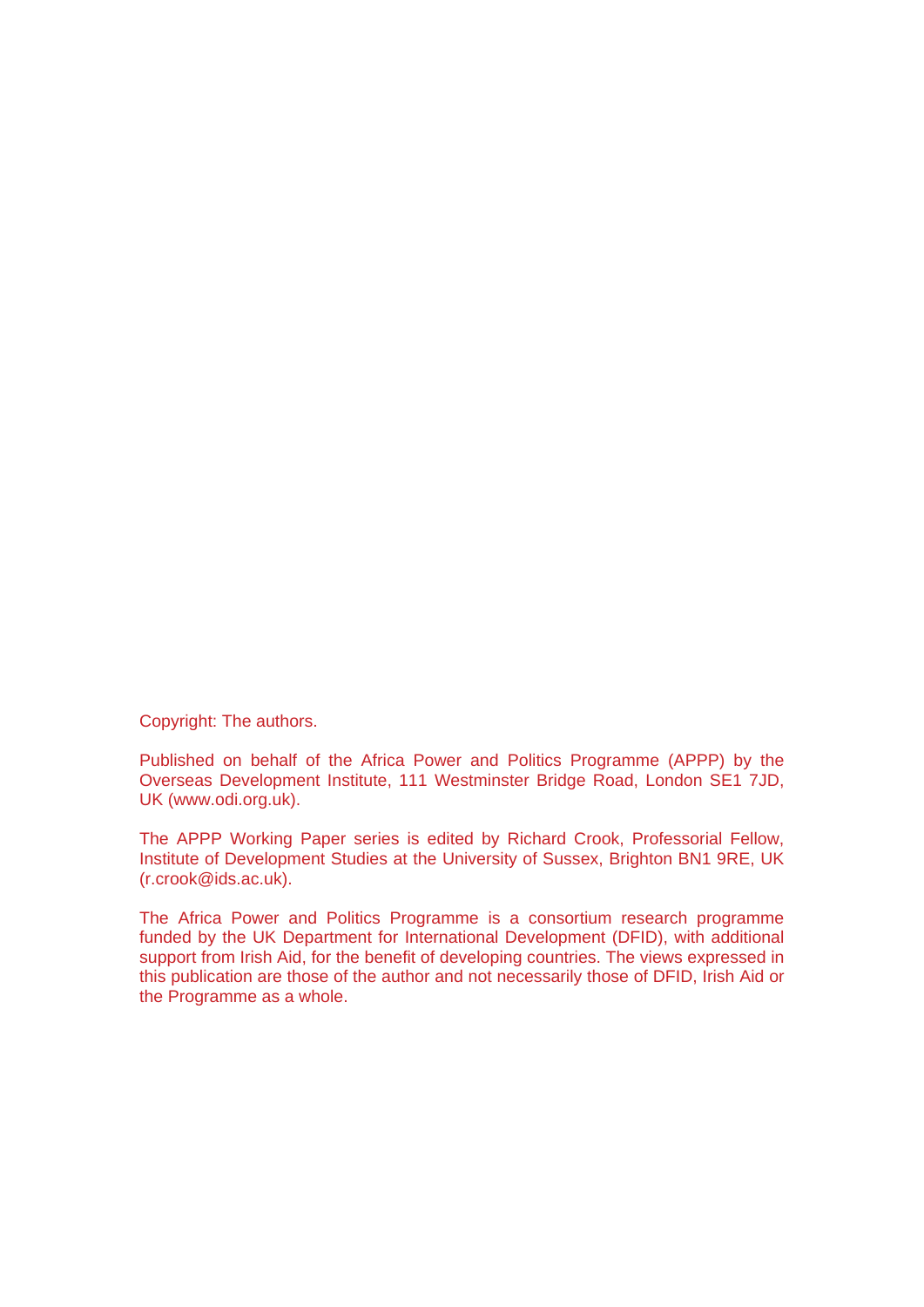# **Cotton sector reform in Mali:**

Explaining the puzzles

# Renata Serra\*

*The paper provides a detailed analysis of the still ongoing cotton sector reform process in Mali, explaining the delays and modalities of the reform in terms of the political, economic and social factors characterizing the Malian cotton sector. The purpose is to examine how externally imposed economic reforms get adapted and transformed in a home-grown policy process, and what such 'endogenized' reforms look like in countries where aid dependence is high, productive sectors are strategically important to a wide set of actors, and the democratic institutional context, though firmly established, is still very fragile. By shedding better light on economic reforms in African democratic contexts, the paper derives lessons on desirable forms of engagement by outside partners and experts.* 

# 1 Introduction

« Vous imaginez – que Dieu nous en garde ! – le Mali sans coton ! [...] Le coton est le revenu le mieux partagé au Mali. C'est le seul qui profite à 3,5 millions de personnes sans oublier toutes les autres activités annexes qui tournent autour de cette locomotive, des transporteurs en passant par les banques. »

'Can you imagine? May God protect us from it: Mali without cotton! [...] Cotton has become the most important source of income throughout Mali. It is the only one that benefits 3.5 million people, without counting the impact on all other activities connected with this powerhouse, from transporters to banks' (interview with Ousmane Amion Guindo, then CEO of the Malian cotton parastatal, in Traoré (2007); author's translation).

In comparative analyses of reforms across African cotton sectors, Mali is singled out as a late, slow and hesitant mover, even within West Africa, where cotton reforms have been introduced later than other regions (Tschirley, Poulton and Labaste, 2009; Baffes, 2009). Other major cotton producers have reformed to a greater extent, such as Benin, Côte d'Ivoire, and Burkina Faso, or their cotton sector was considered as less in need of reforms, like Cameroon (Folefack, Kaminski and Enam, 2011). Furthermore, what sets Mali apart from other slow reforming countries, such as Chad and Togo, is that the government in Mali has been committed to substantial policy changes since 2001, while the others have not.<sup>1</sup> The

<sup>\*</sup> Center for African Studies, University of Florida (rserra@ufl.edu). This research would not have been possible without the continuous work and dedication of Bouréma Kone (IER, Bamako), and two assistants, Mahamadou Moro and Moussa Coulibaly, who provided important contributions during my fieldwork, and conducted the interviews in 12 Malian cotton villages. I am grateful to Manda Sadio Keita and Kako Nubukpo, who facilitated several meetings with cotton stakeholders in Bamako, and secured access to key resources. Veronique Theriault procured useful data from the CMDT and overall research assistance. I would like to thank Isaline Bergamaschi, David Booth, Jonathan Glennie, Jonathan Kaminski and Mette Kjaer for their useful feedback on previous versions of this paper, and Richard Crook for valuable editorial comments. Finally, I would like to thank the many people whom I encountered in Mali and who, during my several visits, shared with me their immense knowledge and opened my eyes to the complexities of the cotton world. The usual disclaimers apply.

This is so due to lack of political will in Togo, and to reduced strategic role of cotton since the discovery of oil in Chad.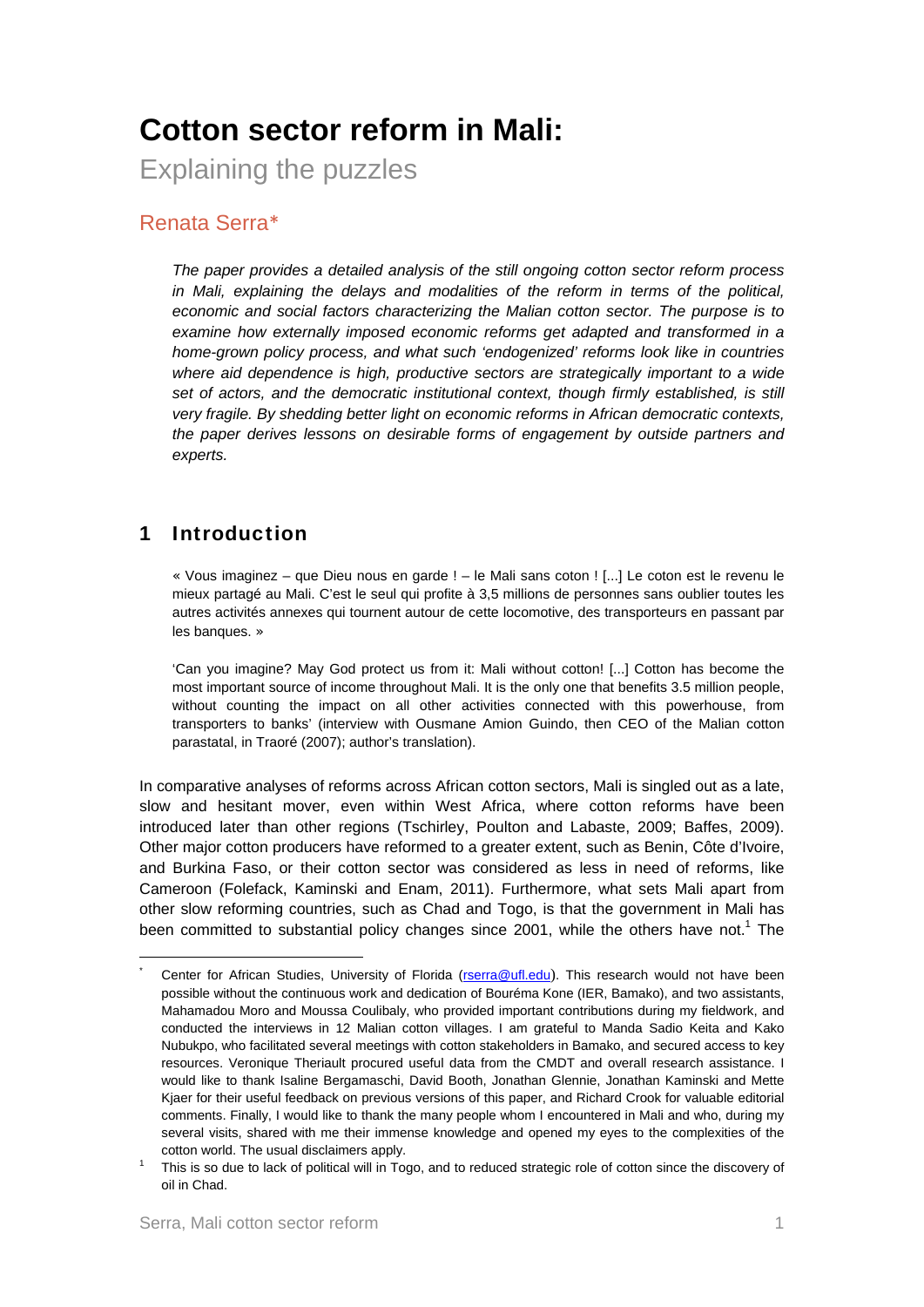apparent failure to address needed reforms represents also a sort of a puzzle, when contrasted with the success story of the well-conducted liberalization reforms of the cereal markets during the 1980s (Staatz et al., 1989; Dembele and Staatz, 2000) and with the general perception of Mali as having a good record of introducing political and economic reform (Bratton et al., 2004).

This paper aims to explain the reasons for the pace, modalities and outcomes of the still ongoing Malian cotton sector reform process, by providing an in-depth analysis of the political economy and socio-cultural context of cotton sector policies and examining the roles, actions and constraints of the different stakeholders. One crucial element in the Malian reform debate has been the ideological divide between two alternative paradigms. The first regards the cotton industry as separate and autonomous economic sector, whose goal is to maximize profitability and reduce dependence on the state budget. Several reforms promoted by the World Bank, which led the donors' cotton sector reform agenda in Mali, fall under this paradigm, especially setting prices right and separating the cotton from non-cotton service provision, possibly implying a smaller, yet financially sound, cotton sector.

The second approach regards the cotton sector as integral part of a wider rural development framework, whose objectives are to enhance food security, reduce poverty and increase rural infrastructures. Proponents of this holistic perspective, whether domestic (Nubukpo and Keita, 2005) or foreign (Oxfam, 2006), are skeptical of first-best market approaches to reform, due to externalities from cotton production and pervasive market failures, and place a greater value on supporting cotton production rather than maximizing cotton profits. This second approach draws from the significant material and symbolic significance of cotton as both object of national pride and engine of socio-economic development in southern Mali. The quote given at the start of this paper well captures the extent of veneration for cotton, as well as the horror of losing it. These widespread feelings contrast with the alternative notion that cotton is just an economic sector, bearer of economic and social benefits, but devoid of any symbolic value.

The juxtaposition between these two distinct logics, with their contrasting policy implications, I argue, has been responsible for hindering mutual comprehension and dialogue among stakeholders. Though donors understood very early on the importance of strengthening farmer organizations to facilitate their participation, they did not quickly adapt other policy recommendations, especially on liberalization and competition. The reform agenda pushed through as a conditionality for further loans neither reflected the complex realities of the Malian cotton sector nor paid sufficient attention to the need for second-best approaches in the presence of state and market failures (Rodrik, 2008). This was so both under the two Structural Adjustment Credits by the World Bank, SACIII and SACIV (World Bank, 2004, 2006), and under the IMF Poverty Reduction and Growth Facility (IMF, 2002). That this is the case, despite research presented to the World Bank underlining the role of these realities and warning against prevailing policy recommendations (e.g. Goreux, 2003), attests to the persistence of first-best policy paradigms which dismiss the role of local context and informal institutions (Booth, 2009). Furthermore, domestic actors, divided by multiple interests and goals (with the Ministry of Economy pressing to speed up the policy process so to receive a new tranche of loans), never succeeded in presenting a coherent alternative program. The result has been a very slow and divided reform process, characterized by a good dose of initial schizophrenia.

Nonetheless, actions have been taken to overcome this initial impasse. Contrary to interpretations according to which the government of Mali has shown a distinct lack of commitment and ownership (Baffes, 2009), I will show that domestic actors' motivations and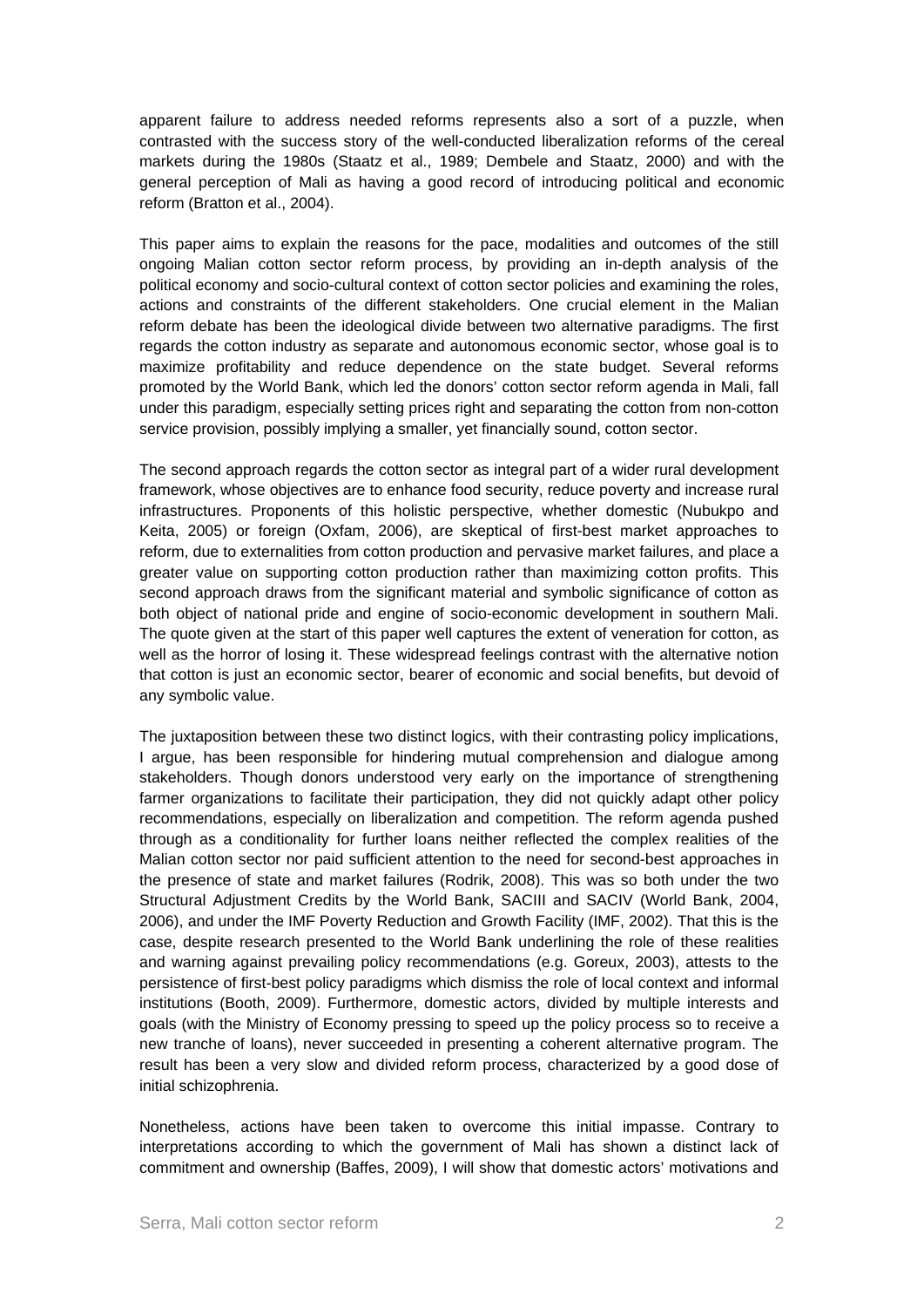incentives have changed over time, with domestic support for reform increasing, although according to a timeline, modalities and features that were not always aligned with the original World Bank recommendations. These considerations instead reflected the government's attempt to find some middle, and acceptable, solutions through compromise and adjustments. This process has been painful and slow due to both the strong influence of the 'sector approach' to reform and the weak capacity of the government and other national actors (Bergamaschi, 2007).

The government thus pursued two objectives: to buy more time to make the reforms more acceptable to Malian stakeholders, and to modify some reform features in ways that would be more compatible with the existing system. In turn, this reflects two constraints. First, given the cotton sector's historical strategic position, in the double sense of being a key source of government revenues and an engine of rural development, the government cannot ignore the positions of key stakeholders, especially cotton parastatal officials and cotton producer associations. Furthermore, while institutional capacities of opposition parties, the Parliament and formal systems of downward accountability are weak in Mali, opposition to government policies do materialize, but they come mainly from informal and spontaneous means of civil society mobilization, such as street protests and farmers' cotton boycotts. Although rarely employed, these forms have proven to be damaging to state interests, as we shall show, and corrosive of its overall legitimacy. To the extent that the government wants to minimize such threats, it cannot afford to implement policies without some base of support.

These features explain both why governments in weak democratic contexts do not have the capacity to impose policies in a top-down fashion, and why, if they were to do so, the shortterm benefits from swift policy implementation could be offset by long-term costs in terms of lower legitimacy, decreased ownership and thus limited sustainability. The policy process unfolding in the Malian cotton sector, however slow and costly, could be thus considered as an imperfect, but inevitable step, towards the goal of developing mechanisms for devising, implementing and sustaining home-grown economic reforms. The recent positive trends in the cotton sector are, to some extent, a vindication of this more positive interpretation of the reform process. Through an iterative process of trials and errors, the government has learnt the costs of inaction and seems to be more eager to find better solutions.

The case of Mali's cotton sector reform processes can thus serve as a context for deriving more general lessons about the potential for economic reforms to be consensual and have a positive developmental impact. Strict donor conditionalities may delay reform implementation, because they push governments into difficult dilemmas and hinder fruitful stakeholders' dialogue, without removing the need for wider policy consensus. Dictating the specific content of policies without truly considering alternative options proved, once again, counter-productive (Oxfam, 2006; Hayes, 2005). There are thus no shortcuts to the goal of sustainable developmental policies in emerging democracies (van de Walle, 1999). The latter would still need to develop, from within, the formal and informal institutions that increase democratic accountability, so as to reconcile the goals of economic growth and democracy.

The paper thus supports findings from other research streams in the Africa Power and Politics program, which have argued for the need to go beyond the standard package of institutional 'best practices' that are still promoted by donors (Booth and Golooba-Mutebi, 2011; Booth, 2010). Evidence from multiple African countries shows the advantages of more realistic policy approaches, approaches which are attentive to specific local realities, and based on understanding of existing political, economic and socio-cultural constraints. The real challenge is how to work *with* these local realities rather than against them, and how to treat them as resources to be capitalized upon, rather than mere constraints. We hope this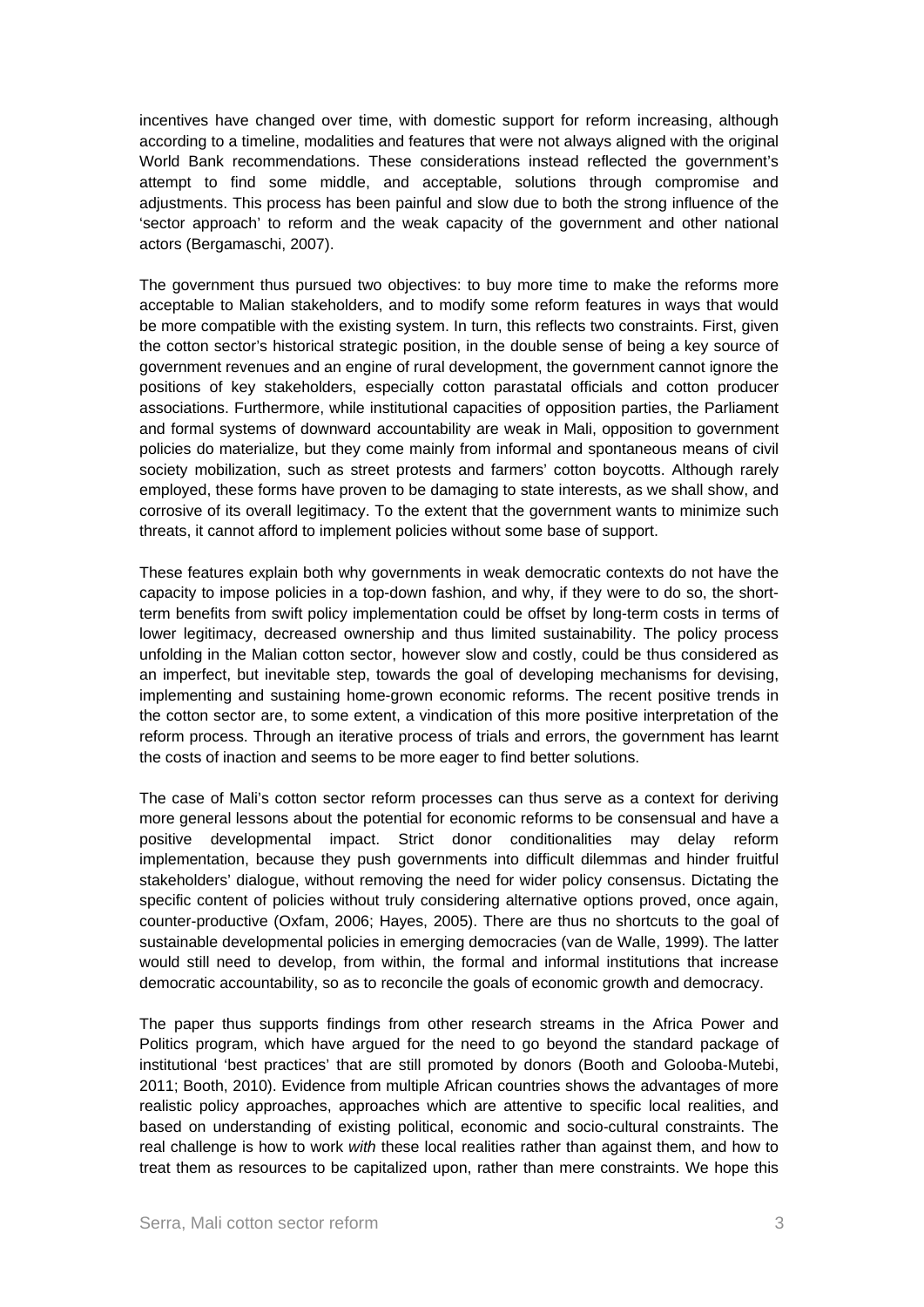approach will contribute to shifting the debate in emerging democracies, from an all encompassing ambition to increase state capacity in order to implement 'best practices', to a more fitting target of identifying solutions that are feasible and sustainable, because anchored in countries' own realities.

The paper is organized as follows. Section 2 describes the steps and delays in the Malian cotton reform process, and considers a number of possible explanations. Section 3 discusses the two contrasting paradigms about how the Malian cotton sector should be managed and reformed, to illustrate the number of challenges that reform promoters had to face. Section 4 presents a detailed analysis of the cotton parastatal's privatization puzzle, proposing a new interpretation of the delays and uncertainties as tactics to overcome stakeholder resistance and identify a viable compromise. Section 5 draws some implications from the analysis in terms of prerequisites of more effective home-grown policy processes. Section 6 concludes.

This research is based on multiple encounters and repeated open-ended interviews held in Bamako with over twenty representatives of the government, the main cotton company, producer organizations, research institutes, national and international NGOs and donors, undertaken by the author during four visits to Mali in the period 2008-2010. During summer 2009, fieldwork was also conducted in twelve villages from all major cotton zones by the Malian based team under the author's guidance, according to a common methodology consisting of a focus group discussion with the cooperative management committee, questionnaire-based surveys of ten producers in each village, and individual interviews with extension workers, credit agents and local union representatives. $2$  This micro-level research has produced invaluable evidence on farmers' own evaluation of their situation, their relationships with their union leaders, and their perceptions of the reform process. Field research was complemented by the analysis of a wide variety of policy documents and unpublished material from the government of Mali and other organizations, written press releases, and secondary data obtained from various sources.

# 2 Cotton sector reform in Mali

### 2.1 The current reform period

The organizational foundations of the Malian cotton system were laid towards the end of the colonial period, when the French, after failed attempts to scale-up indigenous cotton production by means of violence and coercion (Roberts, 1996), established a new system, based on economic incentives for small-scale farmers. The integrated industry model inherited from that period is centered on a ginning company, which buys seed cotton from hundreds of thousands farmers, processes it into cotton lint, and exports it to international markets. The ginning firm also provides farmers with inputs on credit, extension, transport and other services (Fok, 1993). A few years after Malian independence, the monopoly/monopsony position was transferred from the French cotton state company, *Compagnie Française pour le développement des fibres textiles* or CFDT, to a new Malian parastatal, the *Compagnie Malienne pour le développement du textile* or CMDT, a joint venture between the Malian state (60%) and the CFDT itself (40%). The integrated vertical

<sup>2</sup> The twelve villages (with their respective cotton regions) are: Batimakana and Manako (Kita); Guana and Kola (Fana); Doumanaba and Foh (Sikasso); N'tarla, Pala and Kaniko (Sikasso); Faragouaran (Bougouni); Soukoula and Kafara (zone OHVN). The author personally visited Guana (2008); Faragouaran, Soukoula and Kafara (2009); Batimakana and Maniko (2010). Written reports from all visits were shared between the author and the research team. The full study of village level realities will be the object of a separate paper, which will fully exploit the micro-data collected.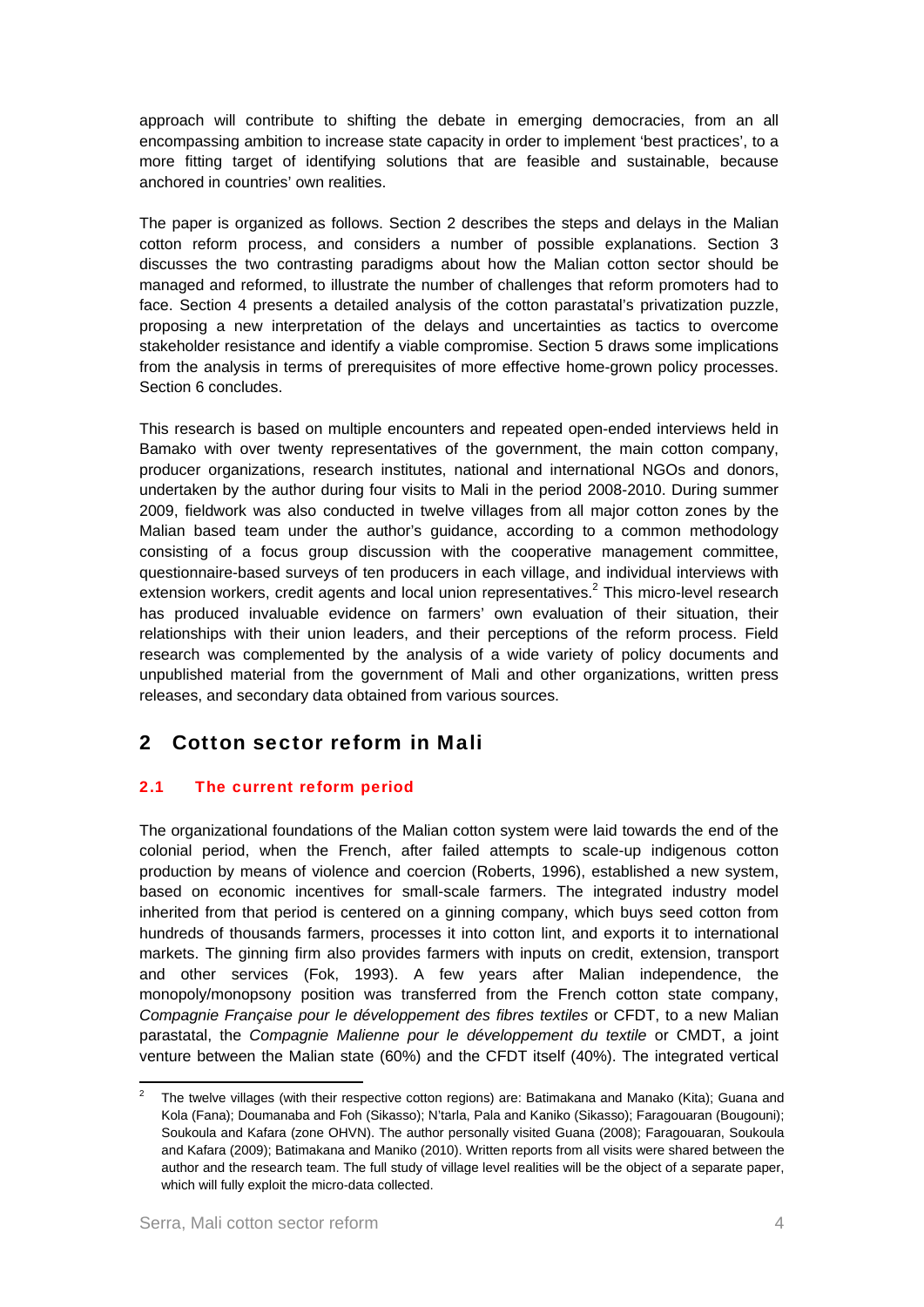industrial structure is completed by several downstream companies, in which the CMDT holds majority shares, such as the oilseed crushing company HUICOMA (only recently privatized) and the cotton exporting firm, COPACO, the commercial arm of the CFDT.<sup>3</sup>

The CMDT has played over the decades an indisputably central role in the country's cotton success story, by actively promoting, managing and controlling all key phases in the cotton value chain (Tefft, 2000). Over the decades, there has been an extraordinary expansion of cotton production (Figure 1) and yields, along with a true transformation of the southern rural landscape, thanks to small-holder mechanization (draught animal power), increases in cereal production and food security, and development of rural infrastructures, such as roads, schools and health centers. The sharp drop in international cotton prices during 1985-86 (Figure 1) was the first blow to the system. Since farm-gate prices were actually increased during that year, CMDT profitability margins dwindled, requiring infusions of resources from the state budget over the next few years. The situation improved temporarily following the 50% devaluation of the CFA Franc (or FCFA, Franc of French African Community) in 1994, which doubled, in local currency terms, CMDT revenues from the sale of cotton lint. Since some of the windfall gains were also passed onto producers in terms of higher farm-gate prices, production almost doubled between 1993/94 and 1998/99 and farmer incomes received a boost. However, the CMDT management had deteriorated over the years, and it could not face the challenges from the unexpected decline in international prices during the second half of the 1990s. With corruption and diversion of funds for political purposes increasing after the democratic transition, the company did not dispose of sufficient resources from the previous years of the price bonanza, and called for yet new massive state transfers.



Figure 1: Seed cotton production, international and farm-gate prices

*Notes:* Since the cotton season starts in May and ends April of next year, 1974 stands for 1974/75 and so on. Production refers to total seed cotton produced in a cotton season, measured in (metric) tonnes. International prices are measured in US cents/lb of lint cotton, and are taken as averages of Cotlook A index over the period August-July. Farm-gate prices are measured in F CFA per kg of seed cotton. *Sources:* CMDT Annual Reports (various years), IMF Primary Commodity Prices (various years).

 3 Due to progressive liberalization and entry of new traders, the share of Malian cotton commercialized by COPACO has lately decreased but is still substantial.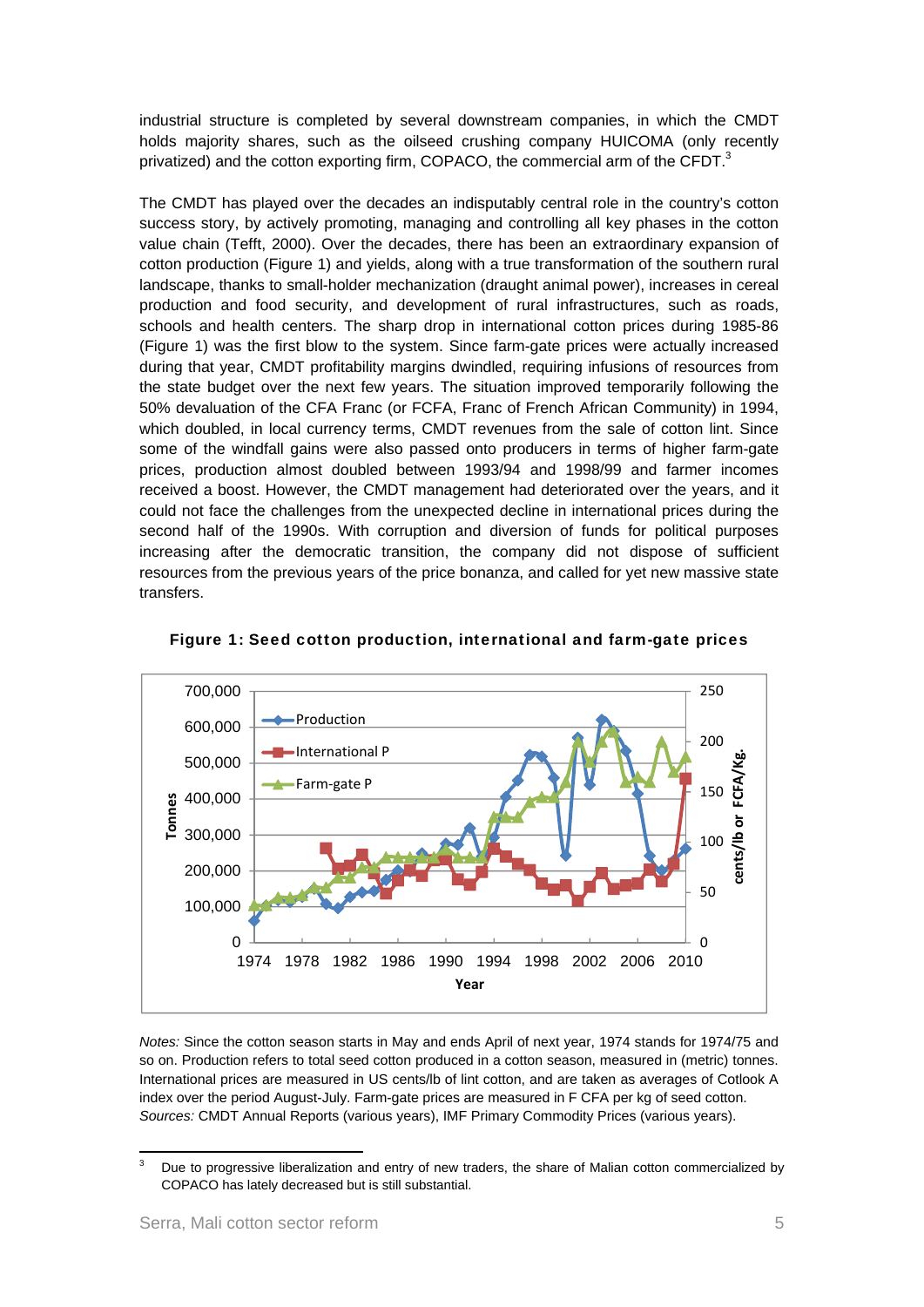As international financial institutions (IFIs) became increasingly unwilling to cover the rising fiscal outlays in favor of the CMDT, the pressure for reforms escalated. The IFIs' recommendations were: to align producer prices with international prices, to reduce the degree of involvement of the CMDT in non-cotton function, to open competition to private operators, and to privatize the CMDT. Under stress, the CMDT decided to lower the producer price from FCFA 185 to 150 FCFA in 1999/2000, but without following the proper procedures. In response, farmers first organized spontaneous meetings to express their dissatisfaction at CMDT corrupt management and low cotton prices, and then called for a national boycott of cotton. Despite the partial farmer adhesion to the boycott, following disagreements between a newly formed Crisis Committee and the main farmer union (Syndicat des Producteurs de Coton et de Vivriers, SYCOV) (Roy, 2010), cotton production abruptly halved (from about 460,000 tonnes in 1999/2000 to 243,000 tonnes the following season). This marked a political victory for farmers, demonstrated cotton growers' strategic importance, and gave the CMDT and the government a lesson they have not forgotten to this date.

Squeezed between the opposing pressures of discontented farmer movements and increasingly impatient IFIs, the government called for a reform process and established a task force for cotton sector restructuring (*Mission de Restructuration pour le Secteur Coton*, MRSC), charged with the mission to consult stakeholders, evaluate reform options, and make recommendations to the Prime Minister. Following the forum of cotton stakeholders in April 2001 (the *Etats Generaux du Secteur Coton*), at which farmers' unions expressed their opposition to plans for privatizing the CMDT, the government laid out, with donor support, the Cotton Sector Development Policy Paper (*Lettre de Politique de Développement du Secteur Coton* or LPDSC), which espoused a gradual approach to reform, implying a focus on increasing actors' institutional capacity before liberalizing the sector. Though the document mentioned the intention to privatize the CMDT for the first time, it was not to happen until during 2003-05 (République du Mali, 2001). At the end of 2005, the government adopted a revised timeline (*Chronogramme Révisé du 28 decembre 2005*), which deferred privatization until after the 2007 general elections, but contained a more detailed indication of its modalities. The CMDT would be split into four subsidiaries (*filiales*), each operating in an exclusive cotton zone (thus generating four cotton regions), initially controlled by a CMDT holding company. It also established that new organisms were to be created before the privatization in order to craft a solid and balanced governance structure for the cotton sector, such as the Inter-professional Cotton Association (*Interprofession du Coton*) and the Cotton Grading Bureau (*Office de Classement du Coton*), both of which saw light in 2009.4 Subsequently, the 2006 privatization plan (*Schéma Opérationnel de Privatisation*, SOP) specified in more detail how the shares of each of the four subsidiaries were to be assigned: 61% to a private operator, 20% to cotton producers, 2% to company employees, and 17% remaining with the state. The creation of the four subsidiaries was supposed to occur early in 2007 but it became effective only in December, since most of that year went into the elaboration of several studies commissioned by the MRSC to evaluate different aspects of the privatization. The draft bill for the privatization was elaborated in May 2008 and approved by the Parliament in July. These delays meant that the privatization could not occur in 2008 as originally anticipated, so its date was again postponed.

<sup>4</sup> A third organisation, which was to regulate the trade in cotton in a liberalized market, *Societé de Bourse du Coton*, was never established.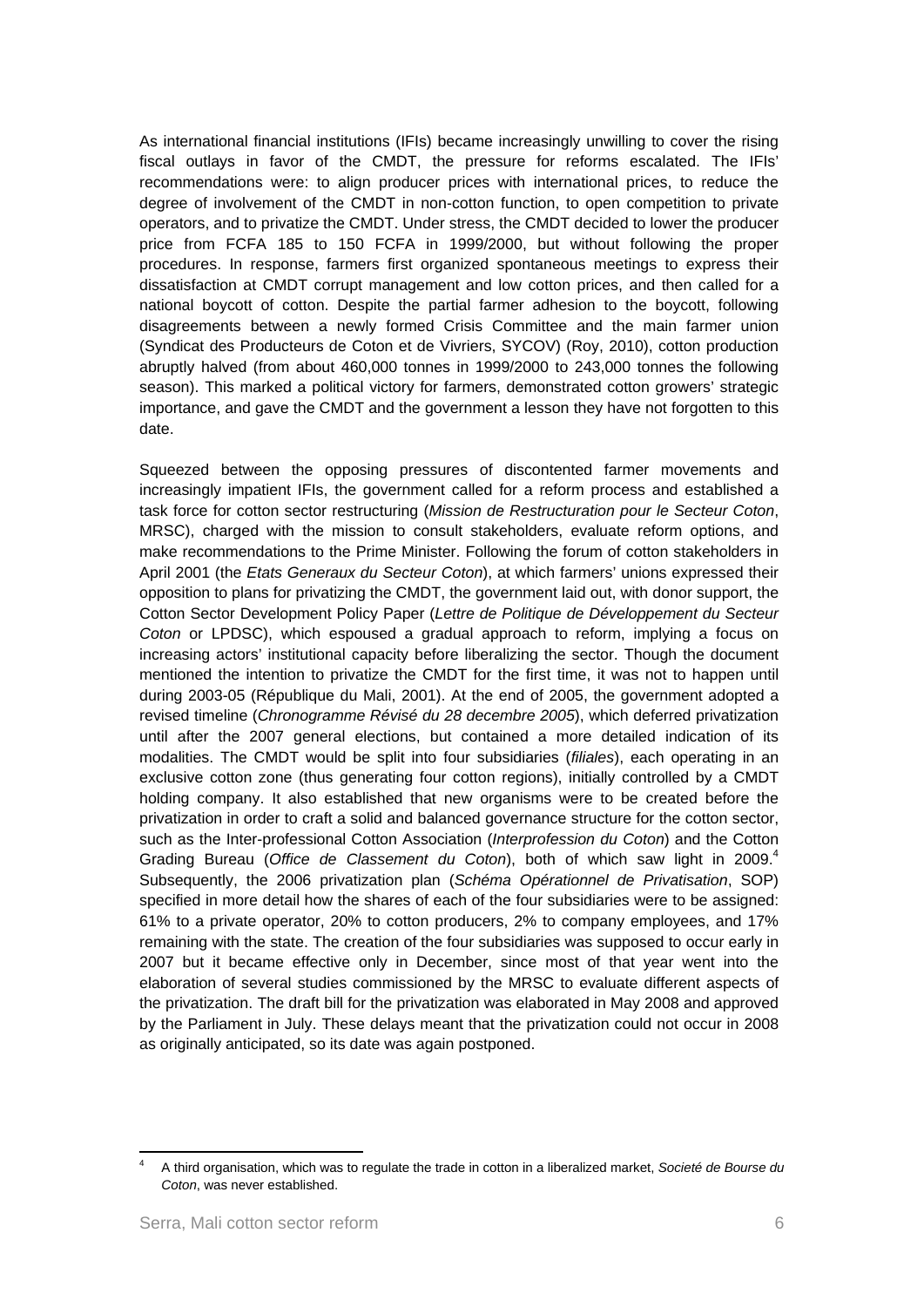The year 2010 marked some progress. A tender launched in February led to pre-offers from six companies (all international except one Malian group)<sup>5</sup>, followed by visits to the industrial sites, and the analysis of the documents. Out of three final offers made, only one met the required criteria, the offer from the Chinese company Yue Mei, which is negotiating to purchase two subsidiaries (Sikasso-Bougouni and Kita). At the time of writing, the privatization process is not complete, and there is still a possibility for it to be stalled, especially now that international cotton prices are high and the CMDT appears to be in a much better financial situation. To outside observers, the length and hesitancies of the process demonstrate the lack of clear commitment by the government.

Nonetheless, other reforms agreed with donors were implemented during 2001-05, such as the transformation of village associations into cotton producer cooperatives (*Societés coopératives des Producteurs du Coton*, SCPCs), which have now formal statutes and the legal status required to sign contracts with banks, input distributors, and other private operators. The 7,177 cooperatives elect delegates at local, district and national level. At the top, the National Alliance of Cotton Cooperatives (*Union National des Societés Coopératives des Producteurs du Coton*, UN-SCPCs), established in 2007, has become the main entity recognized as the representative of cotton farmer interests during consultations and negotiations with the government, the CMDT and donors.<sup>6</sup>

The government also reduced the CMDT involvement in non-cotton related functions, which led to the laying off of almost 600 CMDT employees and extension workers in 2003. Furthermore, it introduced privatization in some sub-sectors, such as transport, with private truckers allowed to haul part of cotton production, and oilseed crushing, with the sale, in 2005, of HUICOMA, the company processing cottonseeds. These reforms were regarded as problematic by many Malian actors. The shedding of non-cotton functions, although judged positively by the World Bank for helping to restore CMDT credibility with the banking sector (World Bank, 2004), had negative effects on farmers' uptakes of sound environmental practices, village literacy rates and development infrastructures. The decrease in transport costs induced by increased competition was offset by greater delays in transport services, with negative repercussions on the quality of cotton lint. Finally, the privatization of HUICOMA was marred by several serious irregularities, as identified by an independent 2010 audit, which has consequently recommended the government to rescind the contract with the Malian private investor.<sup>7</sup>

Even more controversial was the new price determination mechanism adopted in early 2005 under SAC IV, and applicable for three cotton seasons. Prepared by an external consultant, the purpose of the new mechanism was to link producer remuneration to a share of the total profits accruing to the cotton value chain, the latter calculated through a formula based on expected international cotton prices (the Cotlook A index) (République du Mali, 2005). It was hoped this would reduce the budgetary risks for the ginning company. The base price for the three seasons was to be pegged within the 160-175 FCFA range, with the possibility of a further rebate paid to farmers at the end of the season, in the case of higher positive profits.

<sup>5</sup> The six companies were: Yue Mei, Louis Dreyfus Commodities, Geocoton, Olam International, Ivoire Coton, and the Malian FAMAB. 6

In order to resist political marginalization, the traditional and more politicized unions, SYCOV included, regrouped in an umbrella organization called *Groupement des Syndicats Cotonniers et Vivriers du Mali*, which was later attributed more formal functions by the government, such as the task of providing credit for input cereals. 7

Such anomalies include fraudulent operations by the company's top managers before the sale, the irregular handling of the bidding process by the government, which unlawfully selected the private Malian group (TOMOTA), and the subsequent failure by TOMOTA to comply with investment objectives and other requirements (La Nouvelle République. 2010).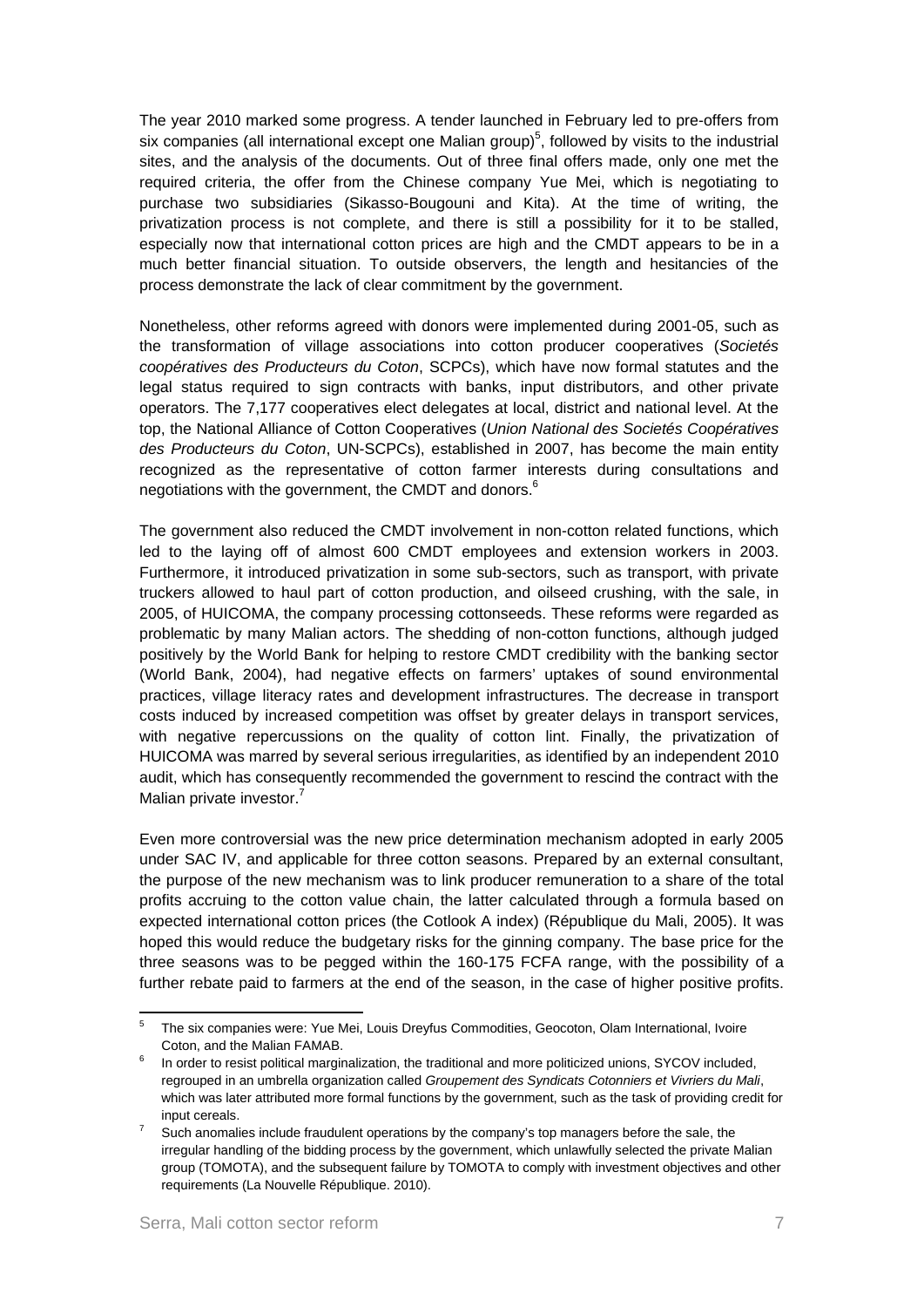However, this mechanism was criticized, not only for unduly penalizing farmers, who are already poor, but also for jeopardizing, through disincentives to production, the very goal of economic growth that donors wanted to promote (Nubukpo and Keita, 2005). Since the 2008/09 cotton season, prices, though partly informed by international prices, have been determined in negotiations between the main stakeholders.

In conclusion, while the government implemented several reforms during the 2000s, these have mainly affected the institutional sphere (such as the establishment of new bodies for farmer representation). By contrast, the market reforms recommended by the donors have lagged behind. There has been limited degree of liberalization in the sector, the price determination mechanism was applied for only few years, and the privatization of the CMDT, promised in 2001, has not yet occurred as of end of 2011.

#### 2.2 Explaining reform delays

The GoM has been criticized by donors especially for its ambiguous behavior with respect to the CMDT privatization, manifested in a tactic of promising reform while repeatedly delaying implementation. To some extent, the case of the Malian cotton sector reform appears a classic case of opposition to reform due to vested political interests and high economic stakes. State companies in key economic sectors such as cotton provide rents to elites, revenues to fund state programs, and sources for sustaining (or expanding) patronage relationships. Therefore, politicians and company bureaucrats adopt all sorts of resistance and delaying tactics to fight privatization (Tangri, 1999). An analysis of the privatization of the copper state company in Zambia, for instance, argues that delaying tactics served particular interests in the government quite well and helped to secure protracted high salaries for the officials involved in the reform process (Rakner et al., 2001).

Any explanation of reform hold-ups in African contexts must also address the obstacles to policy ownership. The latter is particularly challenging in countries like Mali, due to the insidious cycle of high aid-dependence, weak state capacity, and donors' heavy use of conditionalities (Bergamaschi, 2007). In Uganda, an important reform of the agricultural extension system, which gained wide donor and farmers' approval, subsequently unraveled, and got transformed in a diminutive sense, since ownership within the government was in reality much more limited than anticipated by donors (Kjaer and Joughin, 2011). In spite of the numerous efforts spent by donors and national governments to increase stakeholder participation at all phases of the reform, the goal of ownership appears not only elusive, but possibly a contradiction in terms. According to Faust (2010), consensus on the content of policies is inherently impossible in democratic contexts, where the political process is open to demands from a large number of different interest groups and civil society actors. Moreover, consensus on procedural aspects (and thus on rules defining the reform process), while representing a form of ownership that mature democracies can aspire to, is difficult to obtain in new weak democracies. Institutional insecurity and emerging distributional conflicts represent difficult challenges for governments, inducing them to revert to populist means and making the policy environment even more volatile.

Another key for understanding policy delays and reversal is provided by studies emphasizing the challenges intervening during the policy implementation phase. Even if a particular intervention has been adopted and endorsed by the President and the political elites, it can get stalled at a later phase, because the bureaucrats and civil servants in the state administration may be against it, and may find it more advantageous to boycott it or try to modify it along the way (Thomas and Grindle, 1990). Especially in African contexts where state capacity is weak, and the executive power has limited control of the administration, the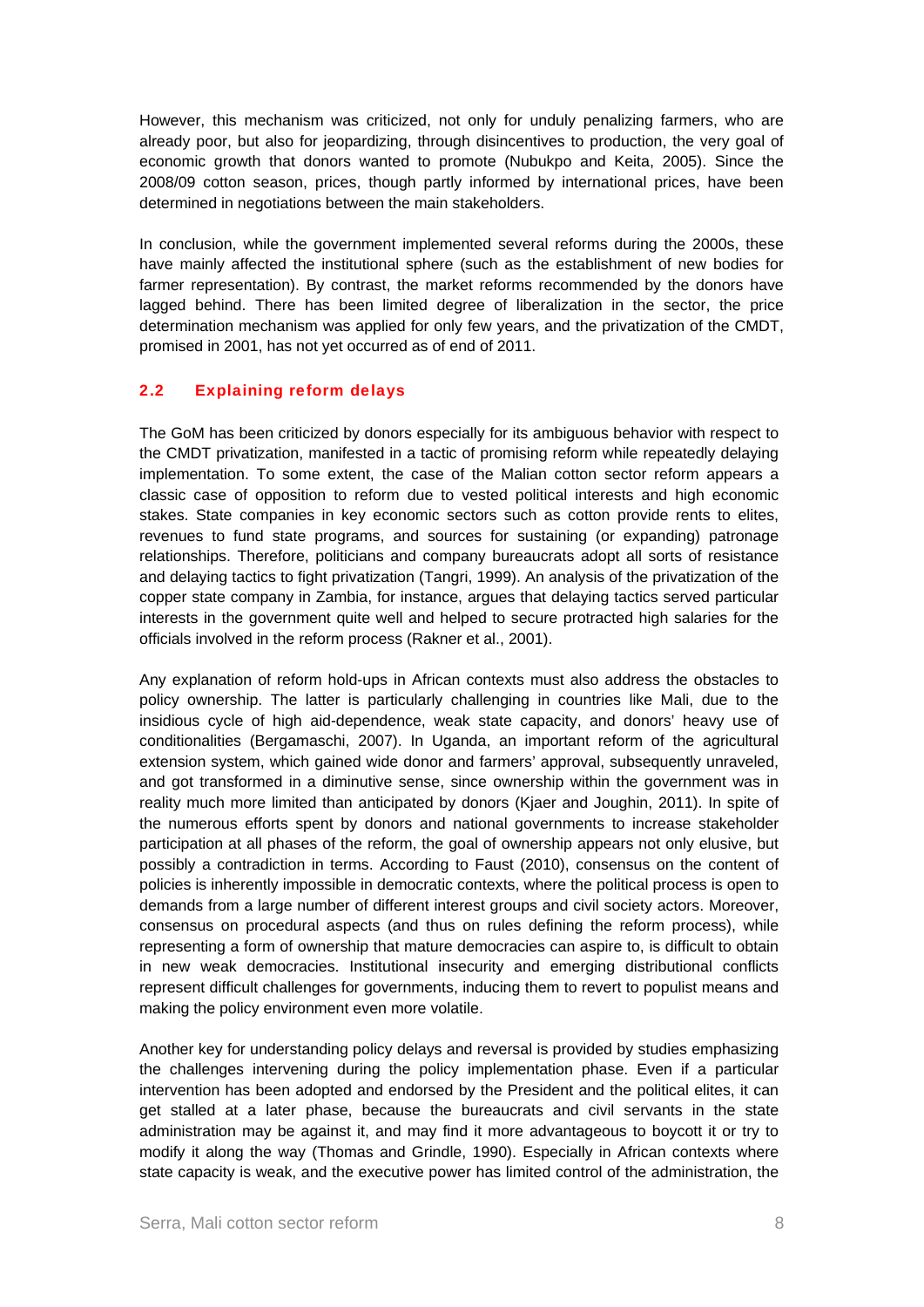challenges of implementation are quite distinct from those underlying policy adoption. Since donors have much more leverage and influence on the latter than the former, implementation can go in completely different directions than what may be predicted by the initial phase of adoption.

Finally, countries in the Francophone West African region provide a particularly challenging policy environment due to a pronounced weakness of the political party system (Bleck and van de Walle, 2010). The absence of programmatic differences between political parties and the unwillingness of opposition parties to challenge the government on substantive issues, such as economic reforms, imply weak Parliaments, and limited real debates in the formal institutional arena. Furthermore, the predominant elitist nature of the governing class, composed by highly educated and urban elements, espousing westernized and secular values, lead to policies that may be aligned with donors and external partners, but are remote from the values and priorities of the wider population.

All the factors just mentioned are certainly applicable to the Malian case. There is no doubt that the CMDT bureaucrats actively sought all means to block the privatization process and that the government was initially opposed to privatization. It accepted it in 2001 only to procrastinate over a worse ill: further reductions in the IFIs' loans. Policy ownership was low, and much of the initial reform debate was actually not between domestic actors, but between the World Bank and the AFD, with the latter disagreeing on the advantages of liberalization and the breaking up of the monopoly system (Bergamaschi, 2007). The government only exploited such conflict to delay reform. The weakness of the electoral and political party systems in Mali has become even more pronounced under the two terms of Amadou Toumani Touré (known as ATT, 2002-12), who has run as an independent. His 'politics of consensus' has been the hallmark of his government, emphasizing the need for unanimity at the expense of political debate, smoothening out differences and simplifying issues (Bergamaschi, 2011). $8$  This explains the almost unanimous vote for the privatization bill in Parliament, while the disconnect between government and civil society is evident in the fierce attacks on the government from the press, farmer organizations and prominent social activists. The CMDT bureaucrats used this antagonism to defend their case, in turn obstructing privatization reform during implementation.

However, for a deeper understanding of the complex political and social factors underlying the reform debate, we need to consider two new elements: the unique nature of the cotton sector in Mali, and the inevitability, as well as the limits, of consensual policies processes. Cotton is a *strategic* productive sector in Mali, in the double sense of being a source for rents to elites (politicians and bureaucrats) but also a source for widespread development and poverty reduction. What distinguishes cotton from other rent-producing economic sectors, such as gold, is that it also represents the main source of livelihood for about one quarter of the Malian population; and profits from cotton have been funding most of the infrastructural development and interventions in the cotton regions, such as road maintenance, schools, health centers, wells, and literacy classes. Over time it has become much more than a relevant economic sector, becoming also an object of national pride, a basis for village social organization in southern Mali as well as a source of symbolic and cultural capital. This reality gives cotton a unique position in the Malian context, ensuring the emergence of an important constituency sensitive to the developmental impact of the cotton sector, one that cuts across various sectors of society including elements of the government and political elites.

 8 Bergamaschi (2011) appropriately emphasizes how the slogan for the 2007 presidential campaign 'a Mali which wins' (*un Mali qui gagne*) negates the possibility for 'a Mali which changes' (*un Mali qui change*). An example of Malian populist policies is the 'Rice Initiative' of 2009 (Roy, 2010).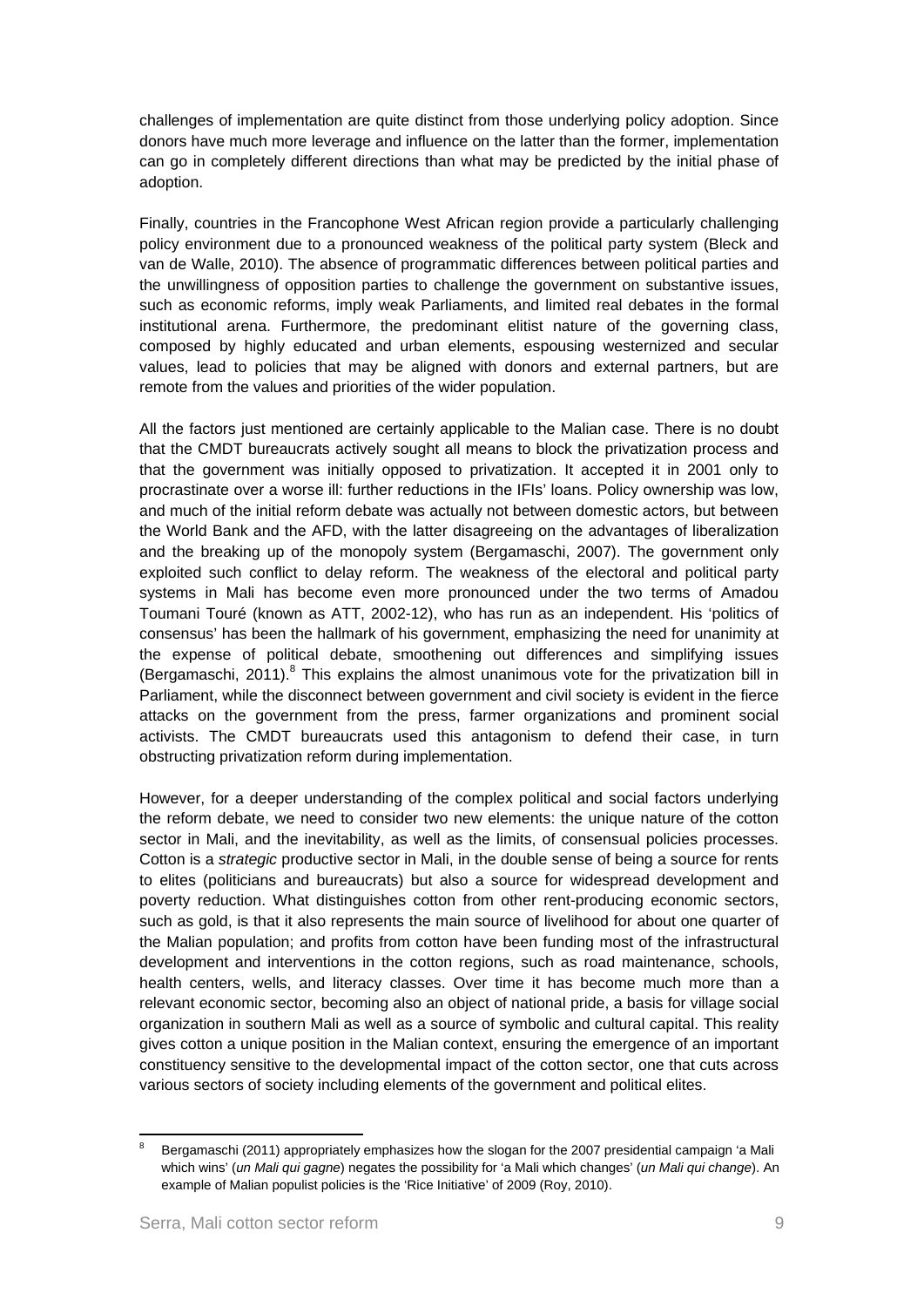A large number of cotton stakeholders coupled with the political landscape of democratic Mali makes broader consultation processes inevitable if any kind of reform is to gain support. As mentioned earlier, in Mali, as in other emerging democracies, the institutional capacities of opposition parties and the Parliament are weak (Bleck and van de Walle, 2010). As a consequence, opposition to government policies come mainly from informal and spontaneous means of civil society mobilization, such as street protests and farmers' cotton boycotts. Although rarely employed, these forms have proven to be damaging to state interests, and corrosive of its overall legitimacy. Examples of these instances are the role of farmer organizations in the popular protests that toppled the one-party illiberal regime of Moussa Traoré in 1991, and the 2000 cotton boycott, which led to sizeable decreases in government tax revenues. To the extent that the government wants to minimize such threats, it cannot afford to implement policies without some form of support from below.

If broader consultation processes are inevitable in the cotton sector, they are also particularly challenging, not only due to the weak state capacity, but due to the emergence, in the cotton reform debate, of ontologically different positions on what a cotton sector reform is supposed to achieve. Moreover, both domestic and foreign actors discounted the intrinsically uncertain, iterative and experimental nature of policy processes (Faust, 2010), making them unable to take full advantage of the benefits of policy dialogue. It is often assumed that policy dialogue is a clear process, where stakeholders discuss the pros and cons of alternative options, then decide the one that is supported by the strongest coalition. However, such rational logic denies the possibility for institutional and political processes to generate unpredictable consequences, arising out of the dynamics of adjustment and compromise among key actors, the modalities of their ongoing learning process, and the mobilization of hitherto unutilized collective resources (John, 1998). Section 4 argues that the delays to the CMDT privatization were a response to the particular exigencies of the political and social reform context, and though very costly may paradoxically now lead to more favorable conditions for privatization than those in place in the early 2000s. This has more general implications for our understanding of economic reform policy processes in emerging and institutionally weak democracies such as Mali.

# 3 Two contrasting paradigms

A major initial obstacle to the Malian cotton sector reform process was the existence of markedly differing views about how the cotton sector should be run. Though the reality is more complex, it is useful from an analytical standpoint to regroup these distinct positions into two main paradigms. The first is a *sector* approach, which aims to turn the cotton industry into a viable economic sector, by means of reforms that reduce distortions and enhance actors' efficiency. The second is a *holistic* approach,<sup>9</sup> according to which the cotton sector is one component, albeit fundamental, of the wider rural economy. Reform here should prioritize the goals of development, stability and cohesion of this wider system, rather than cotton profitability *per se*. Table 1 represents the two logics in a comparative fashion, obtained through the analysis of the content of at least forty interviews with a variety of actors throughout Mali, and beyond, and on direct observation of stakeholders' interactions.<sup>10</sup>

While the first logic is supported by major donors and international consultants, and the second paradigm is shared by the CMDT, the government, producer and other civil society

<sup>9</sup>

<sup>&</sup>lt;sup>9</sup> I would like to thank Mette Kjaer for suggesting the use of this term to denote this particular concept.<br><sup>10</sup> The most insightful occasion was the meeting that I convened in Bamako, in May 2009, to present the research project and discuss main elements of the cotton sector reforms in Mali, Burkina Faso and Benin. About 25 participants took part mainly from Mali, representing all main stakeholders in the cotton sector, but also from the other two countries.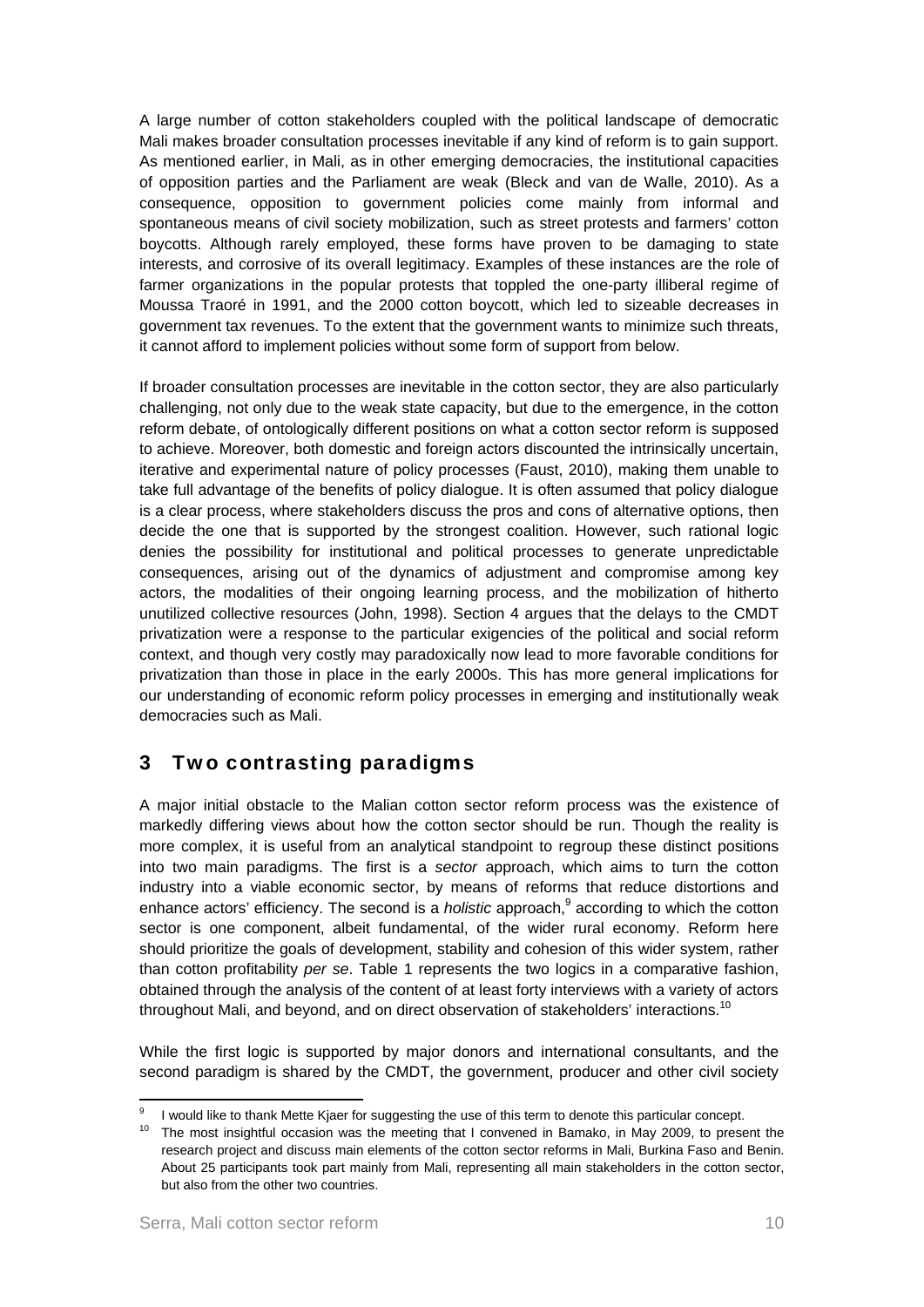organizations, the divide is not just between foreign and domestic actors. Within the government, officials from the Ministry of Economics and Finance are more sympathetic to the first approach, while officials from the Ministry of Agriculture are mostly on the other side. Among donors, international NGOs such as Oxfam would certainly identify with the second approach, in contrast to the World Bank and the IMF. The French cooperation could be seen as moving in between, by making a case for reforms enhancing competitiveness and sector efficiency, while at the same time defending the benefits of integration between multiple agricultural functions. Finally, Malian farmers' interests and perspectives also differ, with large and well-endowed farmers supporting amore capitalist agriculture.<sup>11</sup> In the following, I will mainly analyze the difference between the two logics, occasionally referring to some of the actors supporting a particular argument.

|                                                                        | <b>Prices</b>                                                                             | <b>Subsidies</b>                                                              | <b>Production</b><br>quantity                                                                   | <b>Non cotton</b><br><b>functions</b>                                                    |
|------------------------------------------------------------------------|-------------------------------------------------------------------------------------------|-------------------------------------------------------------------------------|-------------------------------------------------------------------------------------------------|------------------------------------------------------------------------------------------|
| Sector<br>approach<br>(first-best)<br><i>principle</i> )               | Reduce price<br>distortions to<br>maximize<br>profitability                               | Keep subsidies<br>to a minimum                                                | Production should be<br>carried out only by<br>profitable farmers                               | Cotton should be run<br>as separate<br>enterprise                                        |
| <b>Holistic</b><br>approach<br>(second-<br>best<br><i>principles</i> ) | Producer prices<br>should cover<br>farmer<br>production costs<br>to stimulate<br>planting | Subsidies are<br>justified given<br>international<br>markets are<br>distorted | Production by<br>marginal farmers is<br>essential for food<br>security and poverty<br>reduction | Due to inter-<br>dependencies, cotton<br>is to cross-subsidize<br>other rural activities |

#### Table 1: Two distinct paradigms

*Source:* Interviews with main stakeholders and direct observation, summers 2008, 2009 and 2010.

The proponents of the first approach typically think of cotton sector reforms as an opportunity to turn into profitable business something they see as run as a social enterprise.<sup>12</sup> They disapprove of an institutional configuration that burdens the cotton industry with too many responsibilities for rural development functions, thus penalizing its ability to withstand foreign competition. In order for the Malian cotton sector to survive in a new global environment characterized by yield increases and price declines, the purported solution is to embrace a *modern* approach, which promotes cotton as a viable and sustainable activity, whereby farmers are encouraged to maximize cotton yields and economic returns. This involves elimination of price and other distortions; and the withdrawal of the cotton company from all other rural activities, with the latter delegated to the state, private actors or rural communities (Table 2, first row). Proponents of this view sometimes argue for the need for Malian stakeholders to change their minds and attitudes, and dismiss old practices and entrenched modalities of running the sector, thus implying cultural, not just economic, reform.

The alternative approach instead starts from a different perspective, one that regards the maximization of cotton production as a precondition for rural development, poverty reduction and overall economic growth, through the backward and forward linkages with other economic sectors such as cereals, livestock, transport, cotton seed processing, banking, equipment repair, and so on. This approach defends the use of subsidies and other forms of support to encourage cotton production, even by less productive farmers, since the benefits

 <sup>11</sup> Large-scale farmers have exercised their influence, for instance, through the Permanent Assembly of Chambers of Agriculture of Mali (*Assemblée Permanente des Chambres d'Agriculture du Mali*, APCAM)

<sup>(</sup>Bingen, 2000). 12 Interviews with AFD and USAID-funded West Africa Cotton Improvement Program (WACIP), May-June 2009.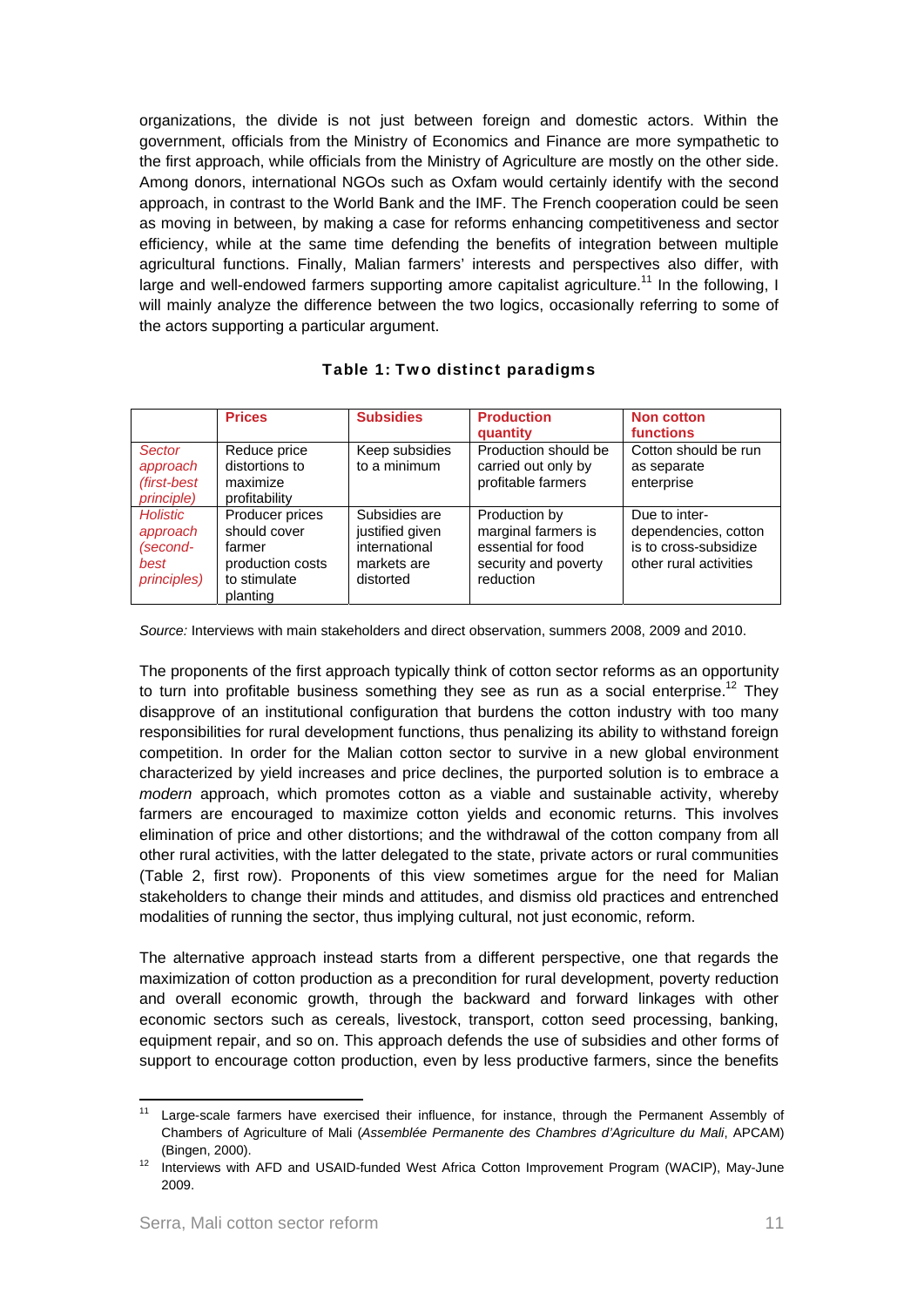are supposed to extend beyond the revenues from the sale of cotton and its by-products, to include improvements in these other economic sectors as well in literacy, health, rural roads and other infrastructures.

One main difference between the two approaches is the extent to which market and institutional failures are believed to persist. According to the proponents of the sector approach, market and institutional failures are bound to disappear with suitable market reforms, which allow actors to respond appropriately to economic signals thus increasing overall efficiency – as if in a first-best world. The second paradigm is, by contrast, consistent with the notion that such failures are so profound and impervious, that inefficiencies could actually increase with policies that try to establish a first-best situation. It is better to recognize the limits of existing interventions, and settle instead for second-best objectives (Rodrik, 2008).

A starting point for understanding such differences is the debate on the effects of cotton price liberalization, which took place during the early to mid-2000s. The sector approach argues that, if the producer price is allowed to align with declining international prices, then three outcomes will emerge, all considered as beneficial from the static efficiency point of view: cotton will be only undertaken by sufficiently productive farmers, marginal farmers will turn to other crops or to other activities such as livestock raising, and the ginning company would break even (Baghdadli et al., 2007). The alternative approach contends, on the other hand, that were the producer price allowed to decrease, there would not be an efficient shift of resources, first because cotton cultivation, even on marginal land, yields benefits to farmers for which there is no ready substitute; and second, because there are no alternative profitable activities for farmers.

The evidence collected during our fieldwork suggests that there are valid bases for supporting the application of second-best principles to cotton sector policy in Mali, and the scope for correct price signal transmission is limited due to the important positive externalities generated by cotton cultivation. Table 2 reports the answers from 66 farmers in our 12 villages, who answered the question: 'which three main factors were most responsible for your decision to increase or decrease acreages in 2009/10 compared to 2008/09?'.<sup>13</sup> The main reason why farmers expanded the area under cotton was that cotton represents a guaranteed source of revenue; the second main reason was its positive background effects on other crops – since fertilizers used on cotton also benefit cereal crops, given the practice of cotton-cereal crop rotation. Furthermore, during focus group discussions, farmers insisted that they lacked valid alternatives to cotton. Though maize is also used as cash crop, many farmers feel uncomfortable with it, since its price has been highly variable, especially after cereal market liberalization and then more recently the global economic crisis, and it is thus seen as less effective as a sure and known source of cash income. These pieces of evidence suggest that, even if the price of cotton were to decrease, farmers may not reduce land planted on cotton correspondingly.

This is confirmed by the responses from farmers who had reduced the area under cotton in 2009/10 (Table 2), according to whom the most important reason was payment delays rather than low prices. Past studies also showed that the most common response to declining output prices has been to increase the degree of 'extensification' of cotton cultivation, which involves applying fewer inputs per hectare over a larger surface. Extensification in turn implies lower soil fertility and yields, with negative impact on long-term environmental and economic sustainability (Fok et al., 2000).

 $13$  55 farmers answered that they did not change the area under cotton cultivation while two did not give any answer, of a total of 113 farmers in our survey.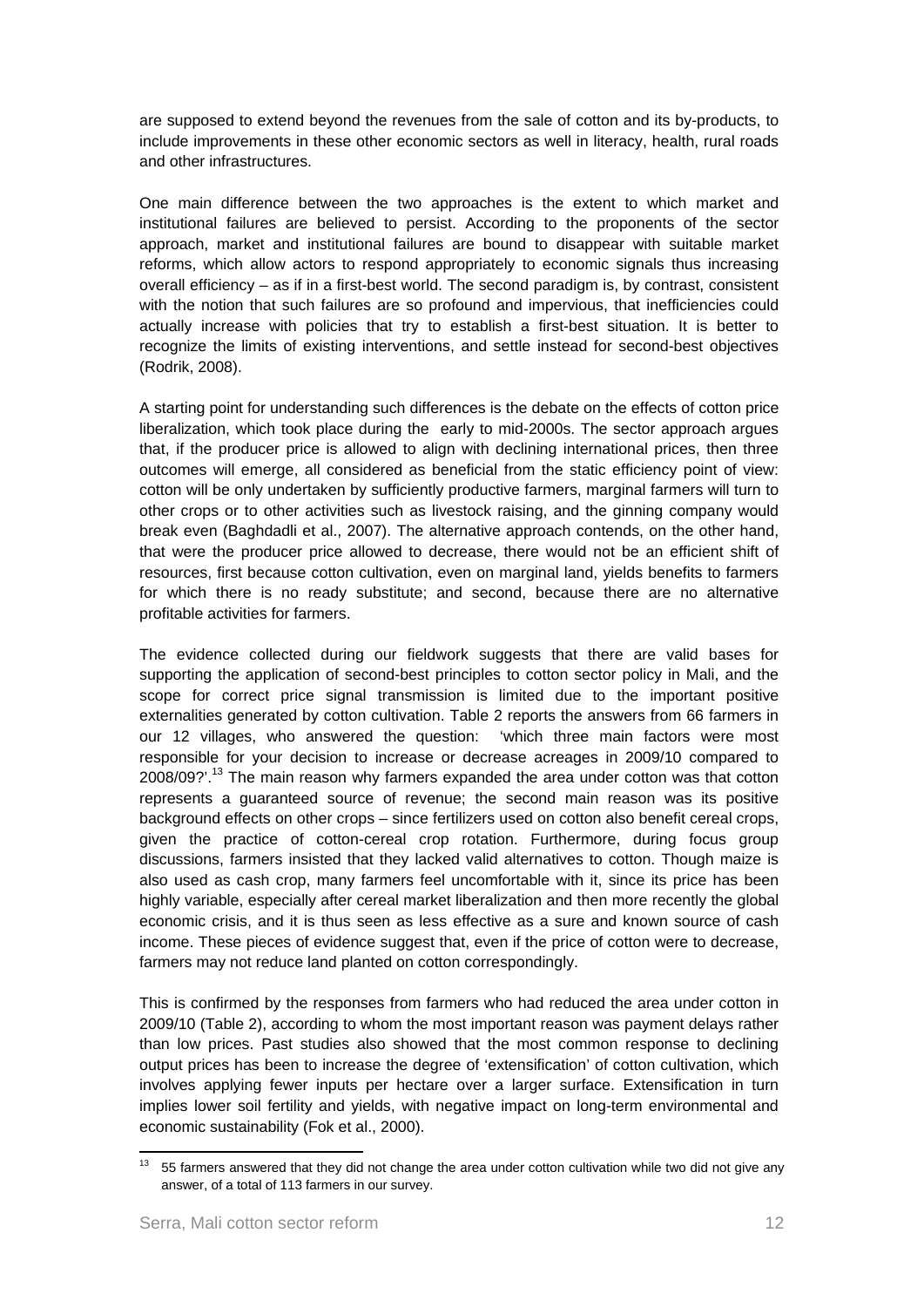Under these peculiar conditions, a policy of market price alignment risks producing perverse results on poverty. Poorer farmers, who may suffer the most from lack of alternative economic options, may be the ones to stick longer to cotton. However, because they tend to apply insufficient doses of fertilizer, they face a vicious cycle of low yields, low profitability, greater indebtedness and lower soil fertility, leading them to long-term reduction in food and cotton crops. As argued by Nubukpo (2006) among others, price liberalization, in the presence of existing market imperfections, rather than taking marginal farmers out of cotton production, as expected, may only push them further into poverty.

| <b>Reasons to increase cotton</b><br>surfaces |    | Reasons to decrease cotton<br>surfaces |                             |    |       |
|-----------------------------------------------|----|----------------------------------------|-----------------------------|----|-------|
| 1 <sup>st</sup>                               |    | $\%$                                   | 1 <sup>st</sup>             | N  | %     |
| Guaranteed revenue                            |    | 52.17                                  | Delays in payment           | 8  | 40    |
| Reduced input prices                          |    | 17.39                                  | <b>Others</b>               |    | 35    |
| Better prices/less delays                     |    | 15.22                                  | Lack of labor               | 5  | 25    |
| Access to equipment                           |    | 15.22                                  |                             |    |       |
| TOT                                           | 46 | 100                                    |                             | 20 | 100   |
| 2 <sup>nd</sup>                               | N  | $\%$                                   | 2 <sup>nd</sup>             | N  | %     |
| Side effects on other crops                   |    | 50                                     | Too low cottonseed prices   | 5  | 35.71 |
| Guaranteed revenue                            |    | 28.13                                  | Delays in payment           | 5  | 35.71 |
| Access to credit                              |    | 21.87                                  | Difficulty to access credit | 4  | 28.58 |
| <b>TOT</b>                                    |    | 100                                    |                             | 14 | 100   |
| 3rd                                           | N  | $\%$                                   | $3^{\text{rd}}$             | N  | %     |
| Side effects on other crops                   | 9  | 42.86                                  | Delays in payment           | 5  | 38.46 |
| Access to credit                              |    | 33.33                                  | Too low cottonseed prices   | 4  | 30.77 |
| Access to inputs                              |    | 23.81                                  | Delays input supply         | 4  | 30.77 |
| TOT                                           | 21 | 100                                    |                             | 13 | 100   |

Table 2: Reasons for farmers to increase/decrease hectares on cotton from 2008/09 to 2009/10

*Source:* APPP Cotton Sector Project, 2009 Producer Survey.

Another distinction between the two approaches is in terms of their recommendations to tackle poverty reduction in the vast rural areas. The sector approach argues that the cotton company should not subsidize cotton production for the benefits of the poorest farmers, and that it is more efficient for the cotton industry to maximize its profits, and for the state (or other agencies) to tackle poverty reduction directly through appropriate instruments such as income transfers. In this vein, many international experts have criticized the widespread use in Mali of one pan-territorial price, which is identical for all farmers without regard to their location (distance to the ginning plant) or productivity. From a first-best theory, this is inefficient, since it transfers resources from more to less efficient producers, 'in effect playing the role of a poorly designed and poorly executed poverty reduction strategy' (Baghdadli et al., 2007: 2). However, the MRSC and other domestic actors, such as NGOs and local experts, defend the system, on the ground it has worked fairly well as way of relieving poverty in rural areas.

Again, second-best arguments are applicable here, considering that the Malian state has so far been unable to implement any kind of targeted anti-poverty programs, due to lack of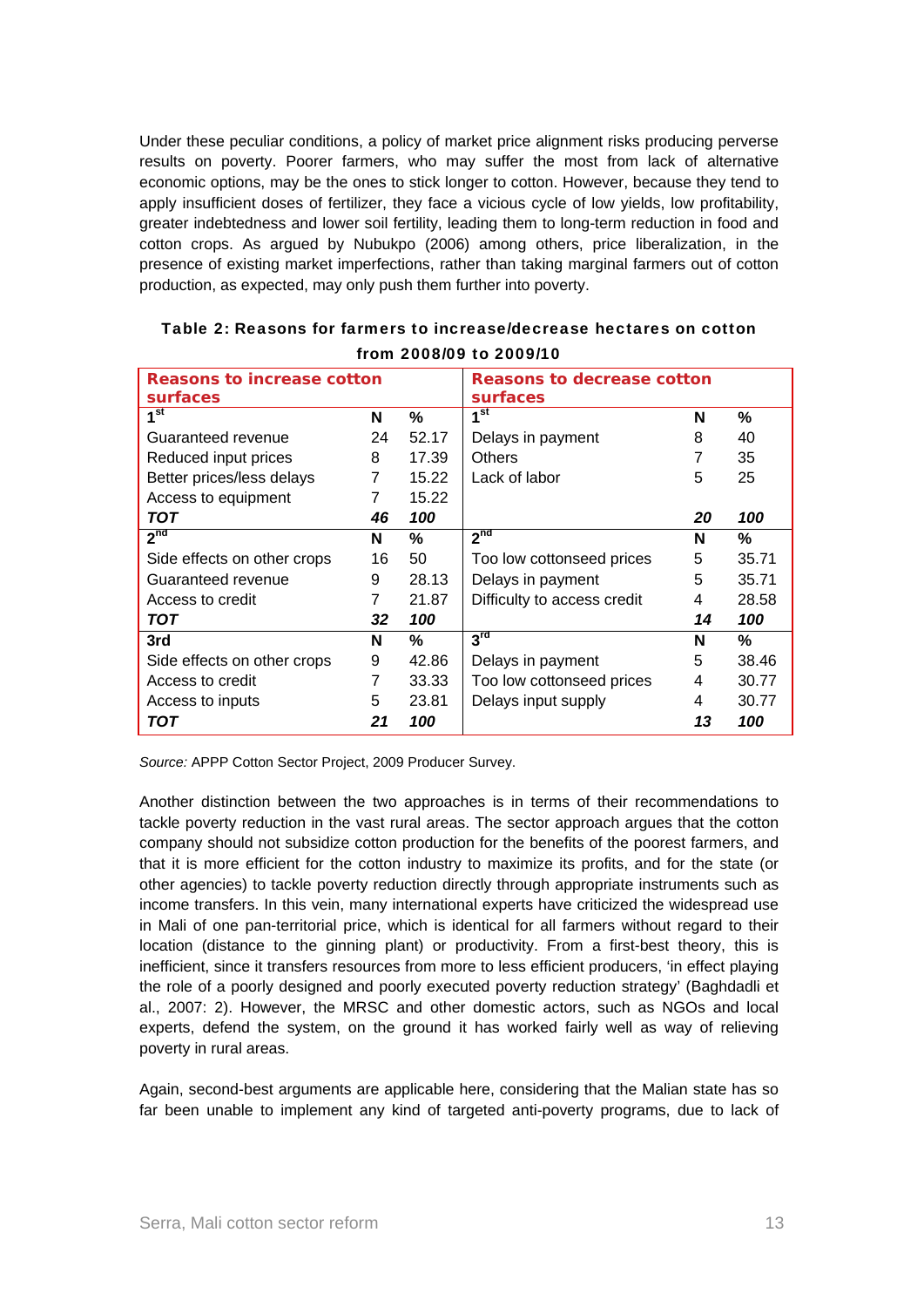administrative capacity and of financial resources (UNICEF, 2009).<sup>14</sup> In the absence of targeted interventions, the only policies have been fees removal (for primary schools and basic health services) and subsidizing prices of food and other necessities, which of course are imperfect instrument as they benefit both poor and non-poor people. In this context, relying on the CMDT to identify and benefit needy farmers in the cotton areas could be considered the best option, given this institution possesses, like no other, a capillary network of technical agents scattered through a vast rural area and the long-term expertise of working with rural people.

Similar considerations could be applied to justify the advantages of a pan-territorial price mechanism: it is simple to administer, it guarantees smoother payment operations, and reduces scope for opportunistic behavior – which would arise as result of bribes and arbitrage between price differentials. To the extent that less productive farmers are also the poorest, a pan-territorial price can be regarded as good enough, albeit not first-best, poverty reducing instrument.<sup>15</sup>

Another argument used in support of a holistic cotton sector approach is the positive side effects of cotton cultivation on cereal production – a product of the fact that fertilizers used on cotton benefit subsequent cereal crops in the prevailing crop rotation systems (usually cotton-sorghum-millet or cotton-mais) – in a context where state officials are under political pressure to promote cereal production and diminish country's dependence on food imports. Although removing the institutional constraints in the cereal sector, such as low access to credit for cereal inputs, is the most efficient solution (first-best), these reforms may be hard to pursue in the short term. The surest way to enhance food security in Mali has thus been to promote cotton production by the largest possible number of farmers (OECD, 2006). Even though for many, less productive, farmers the marginal benefit from cotton production may be lower than the marginal cost, the overall benefits may actually be larger if one includes the effects on cereals and food security. The integration between cotton and cereal production produces more poverty- reducing effects, from which the more marginal farmers, who have lower levels of equipment and a limited labour force, benefit .

The evidence discussed so far confirms what an important literature has been affirming all along: that non-price factors are crucial for understanding farmer's decision processes, more so in complex sectors with interlinked input arrangements, like cotton, than, for instance, in the staple food sector (Kirsten et al., 2009). The latter point would explain why cereal market liberalization has been met with less resistance, and has been more successful, than traditional cash crop liberalization, not just in Mali but elsewhere in Africa (Swinnen et al., 2009).

Emphasizing the limitations of the liberalization agenda does not necessarily imply the integrated system is always superior. There is no doubt that the CMDT unduly taxed farmers until the late 1990s (Baffes, 2007) and diverted and squandered resources, by taking advantage of its unquestioned and unchallenged supremacy. However, the belief that, by dismantling the integrated system, management would necessarily improve, especially considering the poor privatization record in Mali (HUICOMA being just one example), would

 $14$  In this respect. Mali is behind many other African countries. Donor organizations are now working with the government to assess the feasibility of implementing conditional and unconditional cash transfers to a

limited extent (Cyprik, 2010).<br><sup>15</sup> Kaminski and Thomas (2011), however, show that non-uniform pricing creates, under certain conditions, a better incentive structure for farmers' groups to better monitor production and credit repayment. A secondbest approach could consist thus in a fixed pan-territorial price supplemented with several quality and other premia, as well as differentiated bonuses.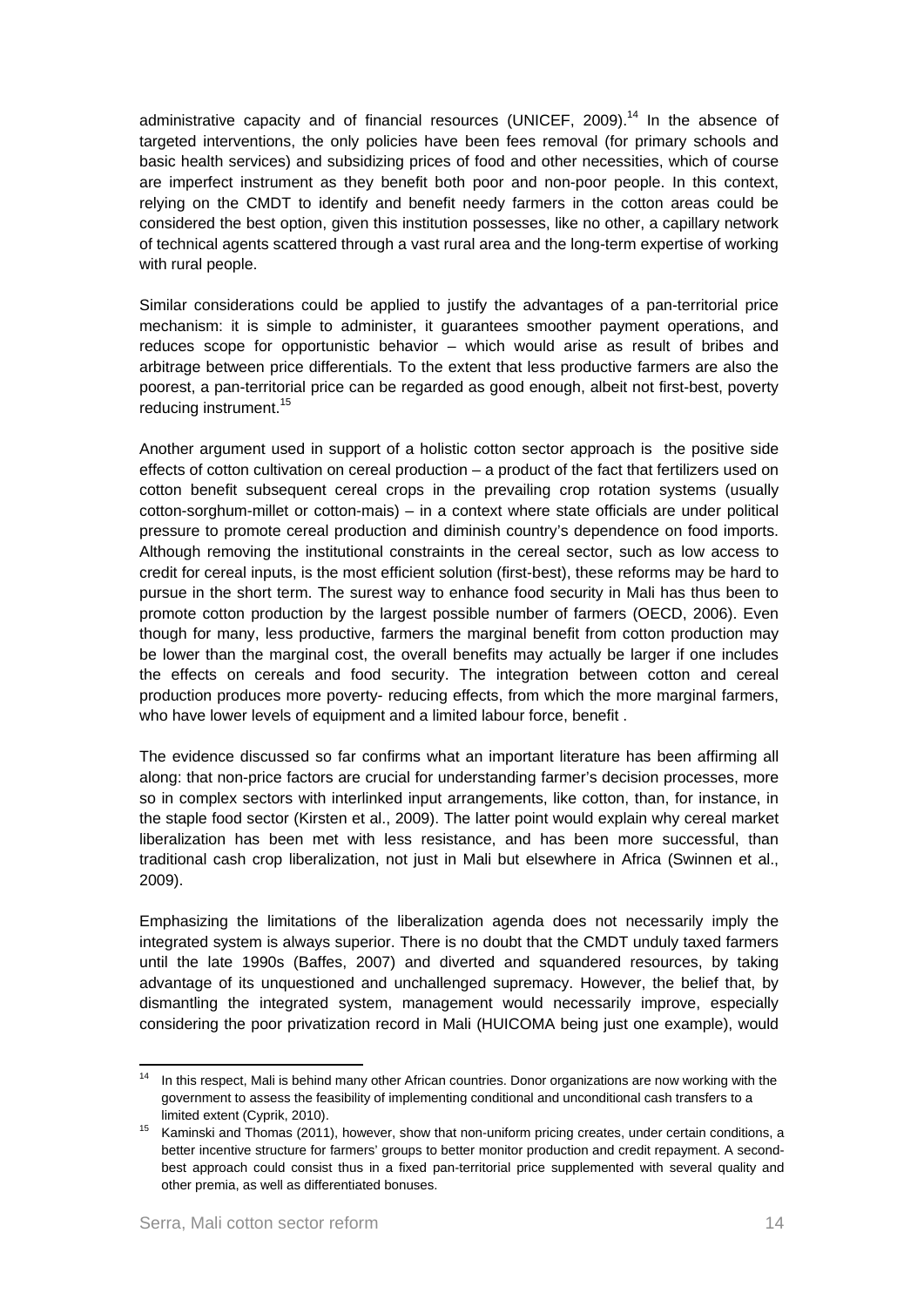be simplistic, and possibly counter-productive, considering the wider, more certain benefits of such a system. When considering the institutional context of cotton production in Mali, in particular farmers' risk aversion and market imperfections, an integrated system where farmers trade a lower producer price for non-cotton related benefits does not appear so farfetched. Furthermore, this system also corresponds to the deeply ingrained notion that cotton profits are not only a private but also a local public good. When our farmers were asked which factors explained the prestige associated with growing cotton, 20% replied it was due to the village infrastructures and community development projects, while another 21% responded it was the redistributive effects of cotton revenues.

It is, therefore, striking that, despite the fact that individuals within donor organizations were aware of the distinct institutional and cultural factors underlying cotton cultivation in Mali, the policy recommendations have not undergone a process of adaptation. Instead, donors have continued to require, until very recently, that the government privatizes the CMDT, liberalizes the price mechanism and allows for more competition. Under the presumption that a model promising more economic efficiency could stimulate positive responses by the stakeholders, they discounted the constraints to implementing economic first-best principles and stakeholders' resistance to replacing the existing system with dubious and alien principles.

I argue, therefore, that the conflict between the two logics is partly responsible for the impasse characterizing the Malian cotton sector reform, because the government has had to deal with a high dose of resistance and thus found itself in a very difficult situation with only limited capacity.

# 4 The puzzle of the CMDT privatization saga

Drawing on the elements provided earlier, this section provides a different, and more nuanced, interpretation of the CMDT privatization saga. The government first used delaying tactics, in order to gain time while it was trying to deal with multiple pressures from stakeholders with quite opposite views. Then, when it finally decided to adopt privatization, it shaped it according to a timeline, modalities and content that would preserve the distinguishing features of the existing system: the vertical integration of market operations.

This thesis relies on a two-part argument: i) since the traditional supremacy of the CMDT implied the government's reduced capacity to reign in the cotton sector, then ii) government ownership of the reform could only increase through a slow process involving negotiation with other stakeholders. The MRSC found itself as the sole actor with sufficient cultural and political capital to lead this mediation process, and to lay the basis for a more acceptable reform.

#### 4.1 CMDT: The cotton queen

One distinctive feature of the cotton sector in Mali has been the powerful and privileged position enjoyed by the CMDT, even when compared to cotton parastatals in other countries. This was the result of the CMDT's unique role, not just as holder of monopoly and monopsony rights in the cotton value chain, but as the dominant development actor in the vast cotton areas of Mali, performing such varied functions as road maintenance, natural resource management, the building of schools and health centers. In many ways it represents a materialization of the 'holistic' approach. By relying on its dense network of technical agents across all cotton villages and by taking advantages of the inter-dependent nature of many rural functions (notably between cereal and cotton, pastoral and agricultural, productive and conservation activities), the CMDT has performed its rural development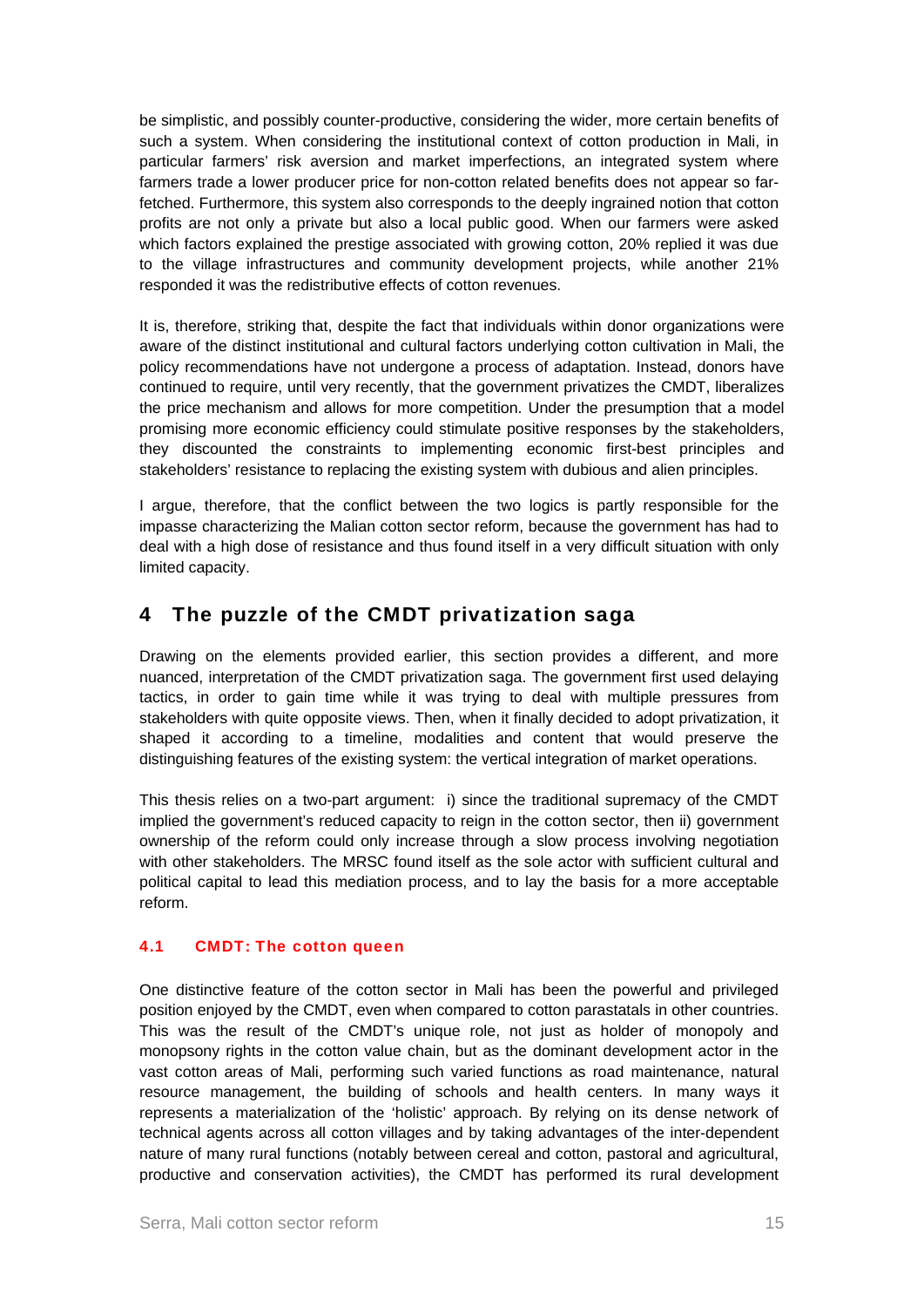functions probably more effectively than the weak Malian state would have done (Fok, 1997). The indirect evidence advanced to support such a view is the higher levels of cereal production, lower levels of income poverty, greater density of infrastructures and higher levels of literacy in the cotton as compared to the non-cotton areas.<sup>16</sup>

The CMDT's power and prestige grew along with the unfolding of the cotton sector success story. By carrying out development programs in the cotton areas on behalf of the state and providing the government with important tax revenues, CMDT top leaders and bureaucrats increased their leverage and influence, notably vis-à-vis the government. This was greatly boosted by the fact that the CMDT was the top choice for the best and brightest of Malian university graduates, and became known as « *l'état dans l'état* » ('the state within the state').

The economic, political and moral power of the CMDT has, however, impeded an independent cotton sector policy by the government. This is reflected in a weak Ministry of Agriculture, which has often resented the CMDT stepping into its sphere of competence; in the lack of implementation of an overall agricultural policy, which is separate from the CMDT integrated approach in cotton areas; and, especially, in the inability to think of a strategy of agricultural development outside of cotton. These features have certainly shaped the reform process, determining its constraints and possibilities.

As it would be expected from any parastatal enjoying huge market power and rent control, the CMDT was opposed to the privatization program and did everything possible to resist it. After privatization was first put on the government agenda in 2001, CMDT officials continued to voice their disagreement, refusing to cooperate.<sup>17</sup> As late as 2009, one year after the privatization policy had become law, top CMDT representatives were still publicly criticizing the current reform process, which was, according to them, depriving the company of the essential resources and roles to operate effectively, thus allegedly leading the sector to the current crisis.18

In line with the perception that the CMDT dominates Mali's social, economic and political identities, most domestic actors were at first absolutely averse to privatization, from the producer associations to the President and the Prime Minister. When donors repeatedly approached the subject in the late 1980s and then again throughout the 1990s, the government advanced contrarian arguments, asserting that it would be sufficient to reform the CMDT from within. The decision to commit to comprehensive cotton sector reforms in 2001 can be attributed to the Minister of the Economy's dire need to unfreeze IFIs loans, which were made conditional on such reform; and also to the government increased difficulty to defend the status quo, especially after the cotton boycott. At this point, however, there is no doubt that real ownership was quite low. The appointment of Fagnanama Koné (first President of the CMDT, then Minister of Agriculture) as chairman of the newly constituted task force for cotton sector restructuring, MRSC, could be read as a signal that the reform process would not be inimical to the interests of the CMDT, but that the government would continue to consult with the company officials to try and find an acceptable compromise.

 Wodon et al. (2006) contested the interpretation that cotton helps reducing poverty in rural areas on the basis of new data showing poverty was actually higher in the cotton region. However, Delarue et al. (2009)

disputed these results with quite convincing arguments.<br><sup>17</sup> According to our informants, the reason why the attempt to transfer to the national producer association the task of input supply in 2008 turned into a fiasco mainly lies in the unwillingness of the CMDT to collaborate in making the transition possible.<br>18 These opinions were voiced during the cotton sector stakeholders meeting I organized in Bamako, Mali, in

<sup>2009.</sup>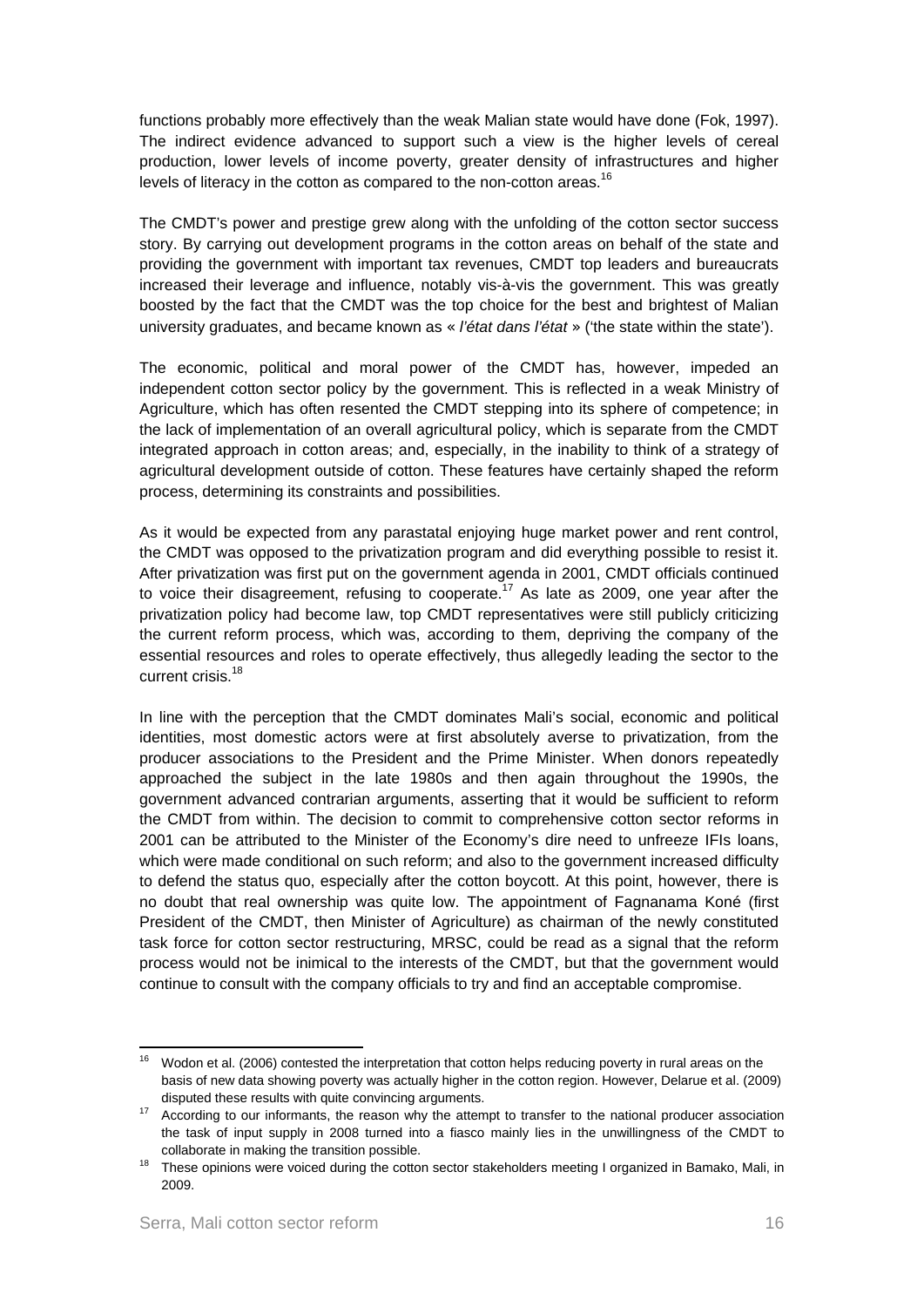The government's reluctant adhesion to the privatization project is also evident in the careful wording used in the cotton sector development policy paper, approved in 2001 (*Lettre de*  Politique de Développement du Secteur Coton, LPDSC).<sup>19</sup> The privatization of the CMDT is only mentioned once, at the end of the document, and as just one element of a wider package of reforms. The document gives instead more emphasis on the need to re-orient the CMDT focus away from non-core cotton operations; to carry out a process of liberalization, by allowing the entry of new private actors and transferring key cotton operations to cotton producer associations; and to adopt a new price determination mechanism (République du Mali, 2001).

However, the position of many government officials, as well as of other actors, such as farmers and their representatives, I will argue, has shifted over time, as a result of the MRSC-initiated process of consultation among stakeholders, and debate over the possible options. Such long and often difficult process has led key actors within the government to adopt a more autonomous stance regarding the reforms, which could envisage a future without a public cotton monopoly, yet one in which the state could still retain a fundamental guidance role.

#### 4.2 Towards a Malian privatization: the emerging role of the MRSC

Though the MRSC was tasked mainly with the functions of consultation and giving advice to the Prime Minister, it has emerged as key player, possibly influencing the reform course and debate more than anticipated. Small in size but cohesive, its core is constituted by the President, an old-school veteran of the cotton and agricultural sector, and two ever-present and faithful associates, an economist and an anthropologist, with North American PhDs and good international exposure. This trio has worked in unison over the past decade<sup>20</sup>, investing a considerable amount of resources and energies to promote dialogue and organize meetings among cotton stakeholders, and to commission research reports and studies on many aspects of the reform process. The MRSC soon found itself in a difficult position. Identified as the most public and visible face of government cotton policies, it has been object of harsh criticism from those in civil society most opposed to the Washington consensus reforms. At the same time, it engaged on numerous occasions in open confrontation with some donors (the World Bank representatives in particular) over the suitability and timing of policy measures. The MRSC had to withstand these opposite pressures while reassuring its interlocutors that it was serious about both implementing reform and making sure that the specific character of the Malian cotton sector would be properly recognized. It managed to navigate through these different waters, thanks to a good dose of resilience and its commitment to promoting dialogue and finding viable solutions. Due to be phased out once the institutions for the cotton sector were established and the CMDT privatization process launched, it has managed to survive as of late 2011, reclaiming its continuing role in guiding the country through the unfinished reform process.

The MRSC has pursued two main objectives: to buy more time to make the reforms more acceptable to Malian stakeholders, and to modify some reform features in ways that would be more compatible with the existing system and its constraints. Their effort has in the end paid off, considering the limited degree of acceptance in 2001 of the policies adopted in the LPDSC document, and the much higher degree of consensus later obtained around the cotton reform project.

 <sup>19</sup> See République du Mali (2001).<br><sup>20</sup> A cumptemetie concet is that all

A symptomatic aspect is that all my numerous meetings at the MRSC have always taken place with the three members together, regardless of whom I might have called to propose a meeting.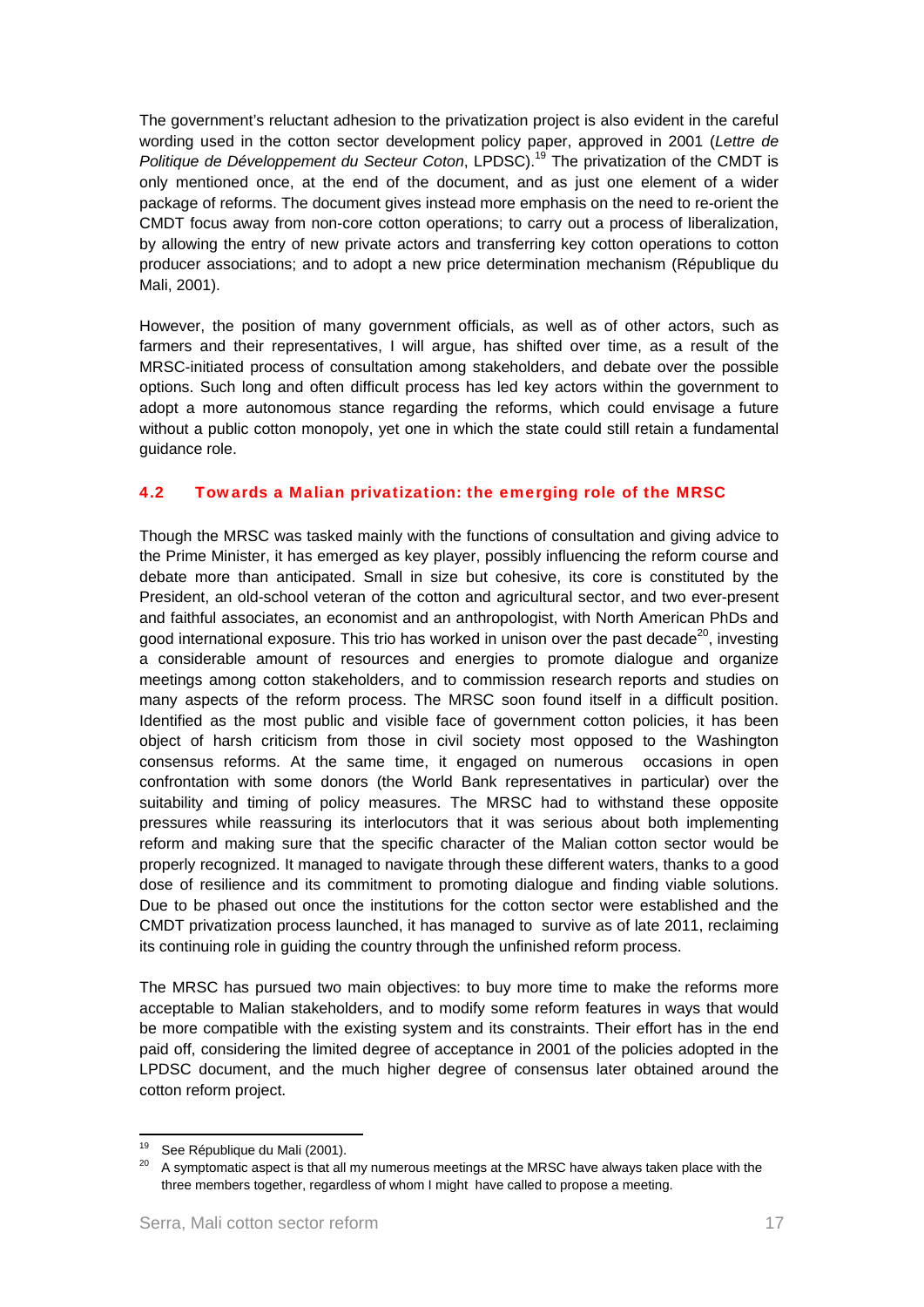The MRSC certainly spent part of its political capital in engaging with producer associations at all levels, from Bamako to small regional towns, not only to hear their concerns but also to try to convince them of the importance of participating in cotton governance and improving its functioning. Farmer organizations are very vocal in Mali, traditionally representing the most visible and organized stance against structural adjustment measures, and the policies stemming from the neo-Washington consensus (Bingen,  $1998$ ).<sup>21</sup> They also represent a relevant political constituency in democratic Mali, which has demonstrated on several occasions its power to challenge the state and its interests, as with the protests during the democratic transition and the 2000 cotton boycott. Consulting with cotton producers thus appears as a first step to ensure reforms that could be supported.

Farmers had multiple anxieties, questioning whether new private investors would be willing to invest to improve not only cotton production, but also living standards and welfare in the rural areas; whether the state was really committed to revamping the cotton sector, developing rural areas and reducing poverty; and whether any stakeholder in the capital could be trusted. The relationship between the main farmers' union, SYCOV, and the CMDT had deteriorated since the late 1990s, with the latter accusing the former of siding with the privatization policy, while in fact the unions were demanding more voice and some policy changes from the CMDT. Things worsened after the 2000 boycott, with the CMDT blaming the farmers' unions for its unintended consequences, which were to give the donors more leverage to impose the privatization idea. Yet, the CMDT could as well be equally blamed for this outcome, since the boycott can also be interpreted as a backlash against the CMDT's earlier attempts to divide and weaken the farmer representation movement (Roy, 2010). Faced with the deteriorating situation during the mid-2000s, many farmers started to distance their interests from the fate of the CMDT. While many rural leaders, NGOs and media outlets in Bamako have argued that farmers are against the privatization (Le Républicain, 22 July 2008), our interviews with farmers from villages across the country, from Fana to Bouguni and Sikasso cotton regions, have instead suggested that, by 2009, many farmers were averse neither to privatization nor to the entry of new actors, as long as they promised an improvement in the situation. Their main preoccupation was to be delivered the inputs on time, be paid regularly and be provided with the necessary extension services. Though farmers from Koutiala and Kita, the core of two important and radical farmer unions, were more likely to voice concerns over the current reform, the unquestioned prestige that the CMDT had held among farmers in the past seems now to have been somewhat eroded.

The MRSC took advantage of this discontent by luring the farmer leadership into the reform process, with the argument that it would reduce the rampant inefficiencies and corruption within the system and give farmers' groups the opportunity to take a more active role in the management of the sector. This adhesion was made possible by the close relationship between the MRSC and the UN-SCPC, explicitly created to be the farmer representative body in the reform process, and replace the more politicized and internally fractured unions. The MRSC strategy of rapprochement with the farmers succeeded in making producer organizations increasingly recognized as essential actors in cotton policy-making.<sup>22</sup>

<sup>&</sup>lt;sup>21</sup> Farmer organizations are part of multiple platforms at national, regional and international levels. Malian peasant organizations have waged campaigns against land grabbing and the introduction of GM crops into the country; and are part of *La Via Campesina* and other prominent international farmer networks. Bamako has hosted many anti-liberalization initiatives, including one of the three Polycentric World Social Forums

in 2006.<br><sup>22</sup> Still, farmer organizations face challenges of how to increase their capacity to carry out new functions; and how leaders can remain accountable to their basis rather than to the government or outside donors. During our interviews, farmers throughout the cotton zones (as well as many Malian NGOs and researchers) openly criticized their leadership for betraying the farmer cause and being only interested in the sharing of wealth that their position gives them access to.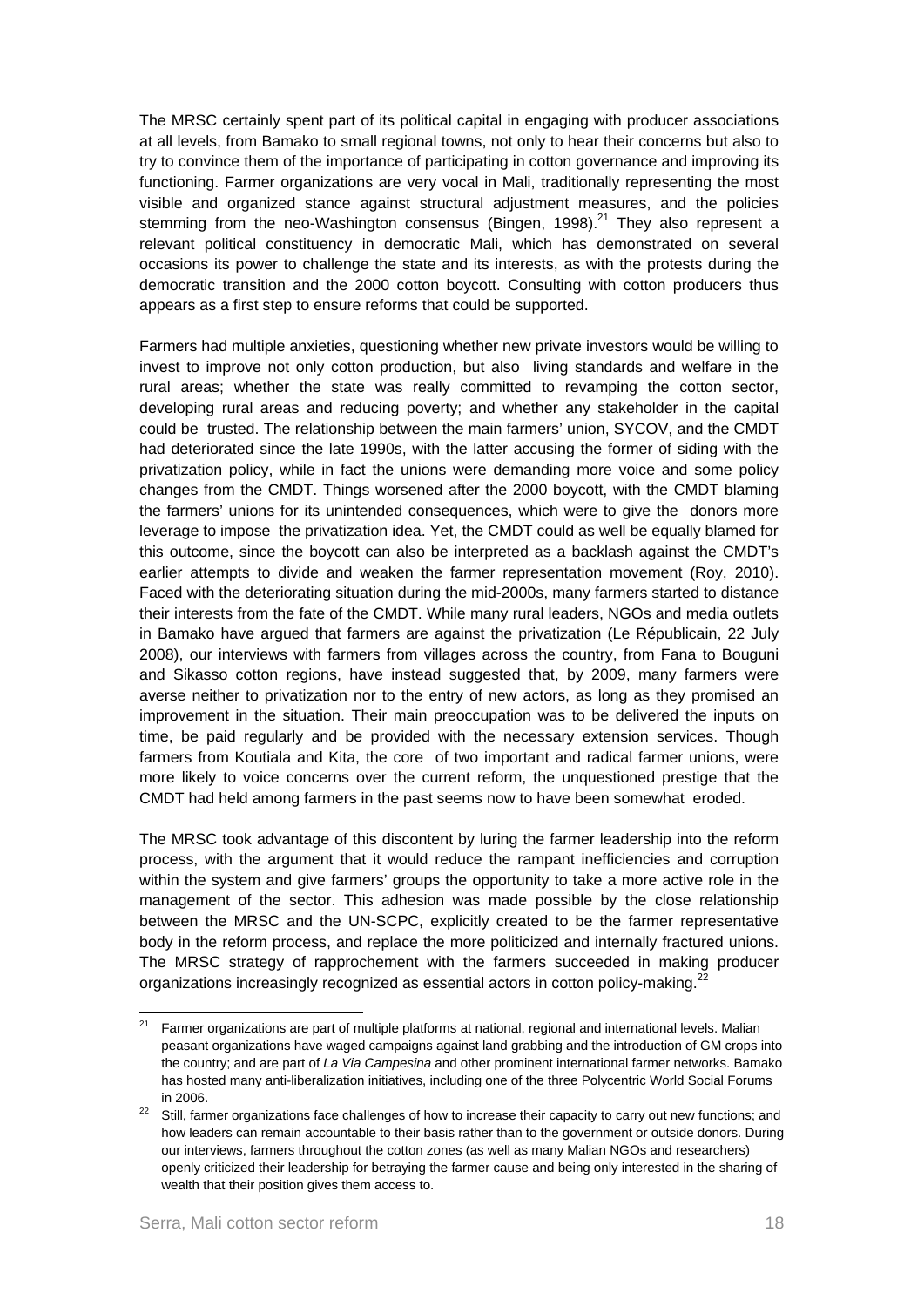While securing the adhesion by the rural leadership to the reform process was crucial, the MRSC still needed to land a privatization plan that was acceptable to the CMDT, and would not diminish the company's prestige. This was achieved in two steps. First, by making privatization more acceptable to other stakeholders, including farmer organizations, the MRSC reduced the margins within which it was credible for the CMDT to continue supporting the status quo. Second, the MRSC dealt very carefully with the CMDT, took time to negotiate, and opted for measured language, using the term 'restructuring', for instance, in official documents rather than 'privatization'. Finally, after years of half-agreements not seeing fruition, the social plan for the CMDT was finally approved in January 2010. It contained a very generous package for the early voluntary retirement of 352 CMDT employees at a cost to the state of almost 9 billion FCFA (about US\$ 18 million), and the commitment to retain most of the remaining employees in one of the four new companies (L'indépendant, Jan. 8, 2010). This deal, which received much press coverage, confirmed the extraordinary leverage enjoyed by the CMDT in the Malian political context, and the willingness of the new CEO, Tiéna Coulibaly, not to hurt the powerful employees' union (Nouvel Horizon, Jan. 12, 2010). Undeniably, this long gestation period helped overcome several layers of opposition, and actors within state agencies became more accepting of a change in the CMDT's legal status, which was referred to as a 'hand-over of shares' (*cessation des actions*) rather than privatization *tout-court*.

The second important objective that the MRSC pursued, besides buying time to obtain wider consensus, was to negotiate a reform course that would preserve the features and benefits of the vertically integrated cotton system. This compromise was found in the adoption of a zoning scheme, with the CMDT splitting into four zones according to technical and agronomic criteria (to ensure cotton production volumes matched ginning capacities), and by having a distinct firm operating in each zone as a local monopoly, with similar functions and privileges as a national monopoly, but over a more limited area. The option of a local monopoly was generally supported by the French Development Agency AFD, which disagreed with the World Bank over the advantages of a liberalized model, and had already been successfully implemented in Burkina Faso (Kaminski and Serra, 2011). The government thus took advantage of this situation to make this model more acceptable to the World Bank (see, for instance, World Bank, 2011).

I would argue that, ultimately, the MRSC consented to the privatization of the CMDT in order to have more leverage over donors in terms of limiting liberalization of the ginning sector. Allowing entry by private investors into the capital of the CMDT must have appeared as a minor ill when compared to the option of dismantling the existing vertically integrated system, based on an exclusive relationship between farmers and a cotton monopsony. During interviews, government representatives articulated clearly that Mali was not going to make the same mistakes as Ghana and Benin, preferring instead the route undertaken by Burkina Faso, recently hailed as a success. The MRSC, composed of individuals who understand the Malian cotton sector quite well, has been absolutely firm on this point. A liberalization along horizontal functions in the value chain (with different operators for input distribution, transport, ginning and so on), as carried out in Benin in the 1990s, would not only have led to the collapse of the input distribution and credit system, as the market failure argument has it. It would have also destroyed the very core of the Malian cotton system, which is based on long inherited and deeply anchored practices, embodying technical and social knowledge, and common goals. Relationships of trust between producers and technical agents have been historically crucial in building this important shared social and technical capital and are probably regarded as the most important legacy of the Malian system, to be preserved even more than the CMDT itself.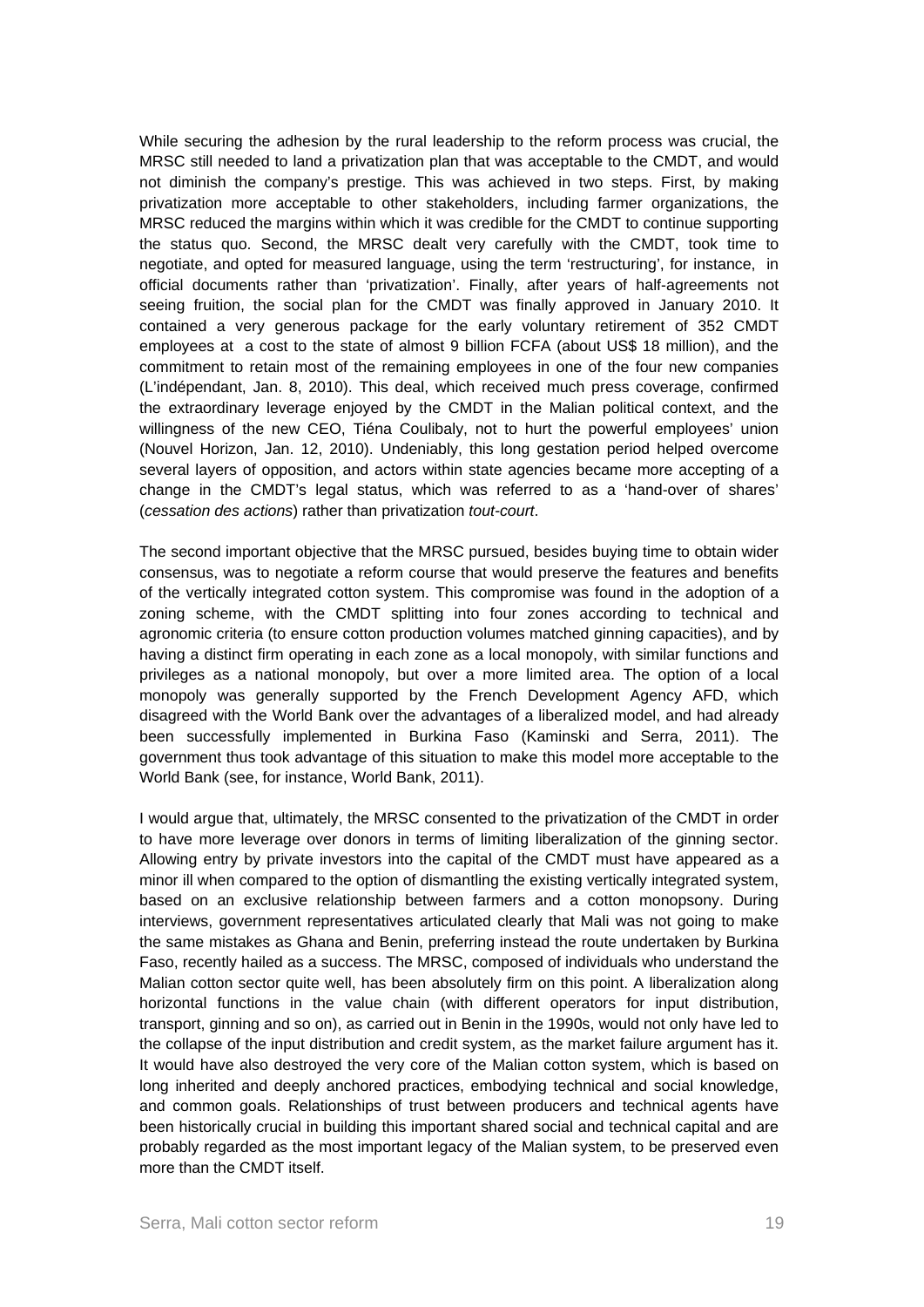A cotton system with four smaller companies and an increased number of other stakeholders, some of whom enjoy limited institutional capacity, also represents an ideal context for the state to re-position itself as a main player. As long as the new institutional architecture, centered on the *Interprofession Coton*, remains weak and unable to oversee by its own important functions such as input distribution, producer price determination, and redistribution of the extra profits from the sale of cotton lint, it will continue to need the intermediation of the state.

However, this control by the state is likely to remain indirect. In this respect, the 'balanced' local monopoly looks quite different from the local monopoly established in Burkina Faso since 1999, whereby the state company SOFITEX was partially privatized, but remained intact, only ceding a limited share of the market (totaling 17%) to two small private companies. The unbalanced model, centered on one main company, makes it easier for the state to re-acquire majority control, something which actually occurred when, following the financial crisis of SOFITEX, the state recapitalized the latter in 2006. In Mali, on the other hand, the choice of a balanced local monopoly could signal that the state is more committed to privatization and less interested in direct majority control. In other words, the MRSC has attempted to reclaim state ownership of reforms by balancing different interests and paradigms.

# 5 Implications and lessons

This section aims to draw implications and lessons from the previous analysis. It first looks into cotton sector performance indicators, arguing that, while the poor record up to 2008 is explained by the difficulties already identified, the more recent signs of improvement are consistent, at least partly, with the new policy direction sought by key stakeholders – and lately supported by donors. It then draws lessons from the Mali experience that may be applicable to other emerging democracies.

#### 5.1 The costs of delays

The previous sections have argued that the reform process in Mali faced objective serious constraints, due to the very significant gaps between the perspectives of the main stakeholders. The lack of a constructive dialogue with donors also made it more difficult for the Malian government to identify a feasible and acceptable reform path. Delays in the process were one way to cope with the situation, and gain time to find a compromise. However, these delays and uncertainties, even when possibly an optimum response to existing needs and constraints, involved considerable costs. The lack of a clear institutional framework after 2001 led to ad-hoc and often sub-optimal arrangements for several agricultural seasons. The mishandling of many operations along the value chain and the inability of the actors concerned to react immediately proved costly to the CMDT budget, to the state coffers and, especially, to the millions of farmers dependent on cotton revenues.

Figure 2 points to the costs of the delay, by presenting three indicators for cotton performance from the 1998/1999 to the 2010/11 cotton season. While the level of cotton production is an important performance indicator, two more variables are also included in the graph, as suggestive of the ability of the cotton value chain to provide services of importance to producers: the delays in payments to farmers, and the cotton cooperatives' credit reimbursement rate. Plenty of qualitative evidence, including from our own fieldwork, suggests that delays in the actual payment to farmers for the seed cotton, and high levels of cooperative's debt discourage farmers away from cotton, and also reduce the degree of trust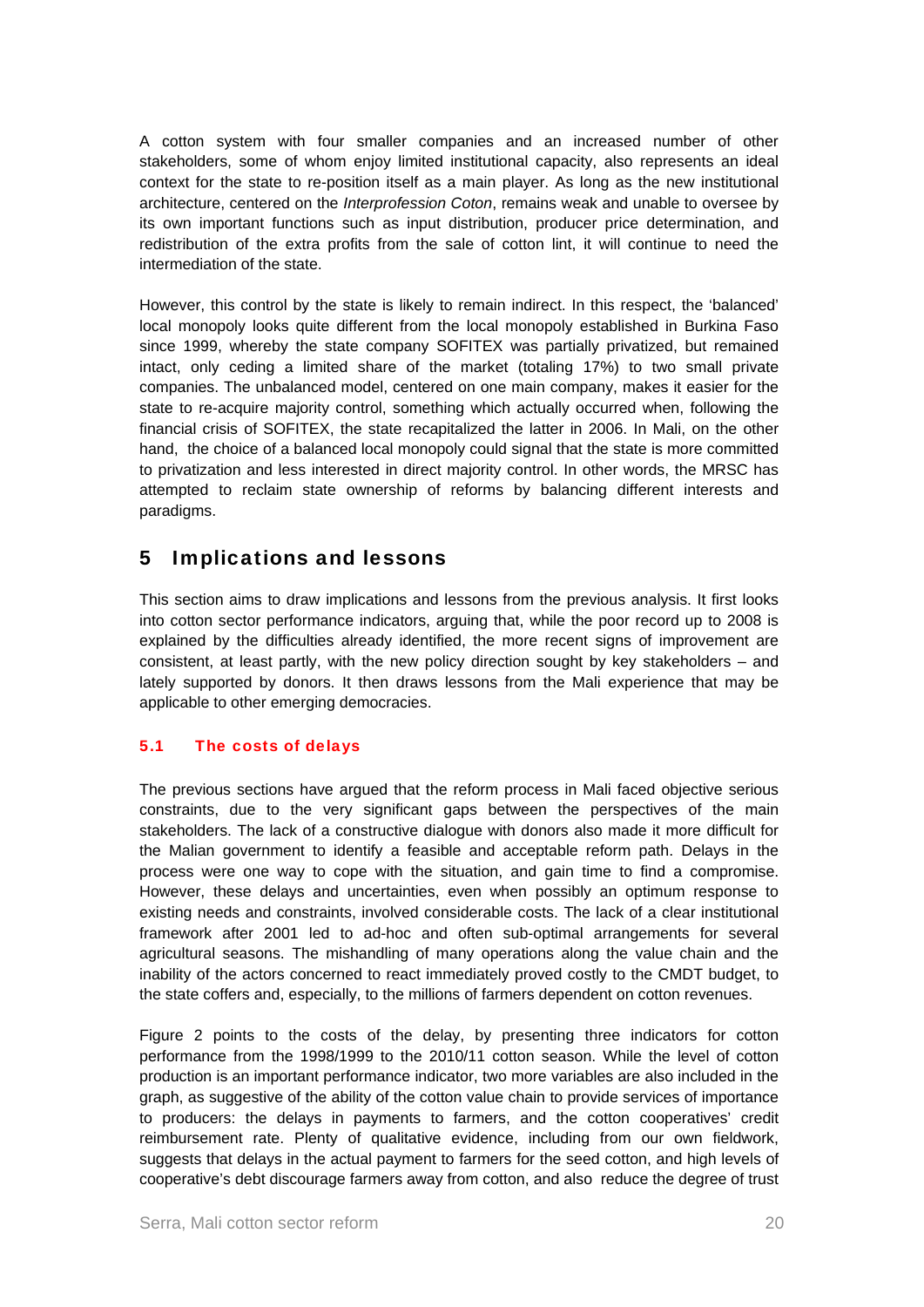and cooperation among stakeholders along the value chain, thus impacting sector performance more widely.<sup>23</sup>

Production levels (Figure 2) experienced a precipitous drop from the peak of over 600,000 tonnes in 2003/04 to less than a third of this amount in 2008/09. Average yields (not in Figure 2) have been also on the decline (and below the mark of 1 tonne/ha for most years since 1999). These downward trends can be attributed not only to exogenous factors – low international prices and unfavorable rainfall patterns, respectively – but also to numerous types of institutional malfunctioning, such as decreased and less effective extension systems, and corrupt and disorderly input procurement methods. When considering the two other indicators – levels of indebtedness by farmer cooperatives and delays in payments - Figure 2 again shows that some of the worst performance occurred during 2003/04-2008/09. For instance, some farmers were paid as late as October 2009 for seed cotton produced during the 2008/09 season (a delay of at least five months). Credit recovery dropped dramatically in 2006, when it was only 66%, and remained low (hovering around 85%) in the next two consecutive years. By the time of our first visits to cotton villages in summer 2009 some cooperatives were unable to obtain credit and thus plant cotton, since the majority of their members were in debt and the cooperative had no funds left. No financial institution was willing to lend to such cooperatives.



Figure 2: Recent trends in production and other performance indicators

*Notes:* Production is measured in tonnes. Delay Index is the time length of farmer payment delay as percentage of the largest possible delay (where delay is calculated from June  $1<sup>st</sup>$  and the latest possible date is Nov. 30). Credit repayment rate is the percentage of cooperatives credit recovered by the financial institutions as percentage of total credits conceded.

*Source:* CMDT data (various publications); Theriault et al. (2011).

For these reasons, many observers of the Malian reform process are very critical of the government, stating that this irreparable damage could have been avoided if the government had taken a firmer stance and implemented reform more speedily. Malian stakeholders are rebuked for being too dismissive of the social and economic costs of reform delays and not

 <sup>23</sup> Econometric analysis has now established these important results quantitatively. Theriault et al. (2011) find that payment delays and cooperative indebtedness level have large and statistically significant negative effects on cotton supply in Mali.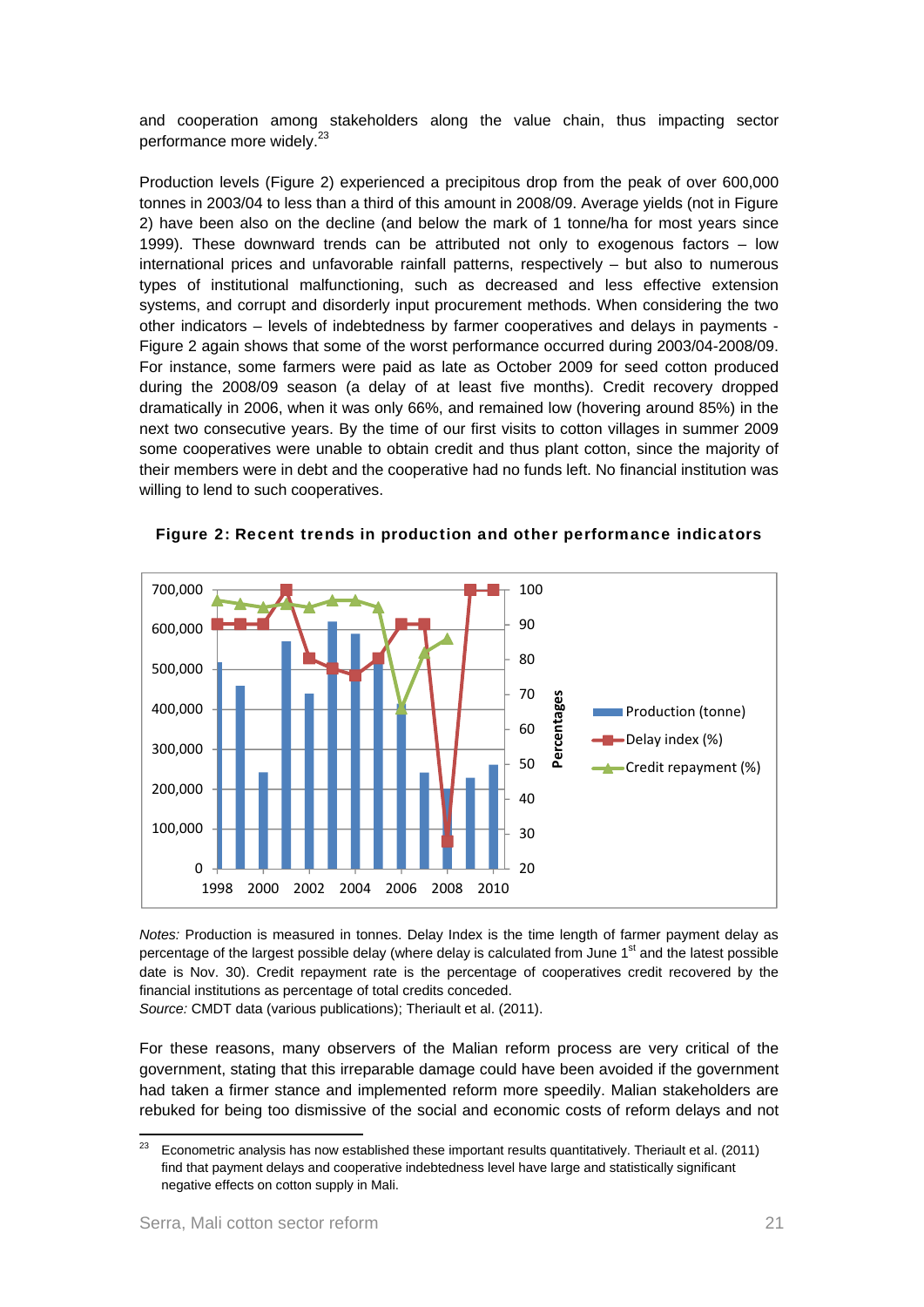appropriately factoring in the consequences of not taking decisions (Guillamont et al., 2001). These failures are expected to magnify the challenges of reviving the cotton sector.

#### 5.2 A new vision? Towards better-owned policies

Recent developments, however, show some positive signs. Since 2009, there has been a slightly increasing trend in production levels (Figure 2), which would have been more marked if it was not for the unfavorable rains in summer 2010 (CMDT, 2010). This trend is expected to become more pronounced in the years to come, with production rising to at least 425,000 tonnes in 2011/12, according to estimates based on planting data (Knight and Sylla, 2011). It cannot be denied that a main cause of rebounding production is the upward trend in international cotton prices<sup>24</sup> – at times coupled to a not too unfavorable euro/dollar exchange rate. Nonetheless, an analysis of policies and initiatives on the ground in recent years also suggests that improvements have been also due to better interventions, reflecting a more active and coherent state involvement in ensuring coordination of operations in the cotton sector.

Improvements have occurred at multiple levels along the cotton value chain. Input prices have been stabilized for three consecutive cotton seasons since 2009/10 (at 12,500 FCFA per 50kg bag) thanks to a program of government fertilizer subsidies. Both the state and the CMDT worked harder to get payments to farmers on time in the two last cotton seasons. With donor support, the government has put in place a program for aiding heavily indebted cooperatives. While maintaining the price determination mechanism based on expected international prices, some of its more controversial restrictions have been abolished.<sup>25</sup> The CMDT financial accounts are much better, and several extension agents were hired in 2010 in order to provide better services to farmers. Government and CMDT representatives have also intensified their visits to cotton areas before planting, trying to persuade farmers of their commitment to support the cotton sector. All this has renewed the hope that the Malian cotton sector can be revived again (Mben, 2011).

Other improvements are evident at the more general institutional and policy level. Producer associations have become stronger actors, and a law to create a Cotton Regulatory Authority was adopted in February 2011 (Knight and Sylla, 2011). The idea of CMDT privatization, which was anathema in the past, is now widely accepted by many actors, and the relationship with donors has become less conflict-ridden. Whether due to the frustration from failed attempts to push recommendations through, or due to the global economic crisis and a generalized weakening of the privatization and liberalization model, the IFIs have lately softened their stance. The World Bank withdrew from direct cotton sector intervention in 2009, opting for a more general budget support (World Bank, 2011); and the IMF is insisting less on CMDT privatization as an aid conditionality (Les Afriques, 9 Oct. 2010).<sup>26</sup> The French cooperation agency, which has also gone through phases of anxiety and frustration in its past dealings over cotton with the Malian government (as illustrated by Cavana, 2008),

 <sup>24</sup> International cotton prices doubled in just one year. The season average Cotlook A index went from US \$0.78/pounds in 2009/10 to \$1.62 a year later, and is forecasted to be around \$1.38 in 2011/12 (ICAC,

<sup>2011). 25</sup> The clause that the cotton company could, in exceptional circumstances, reduce the producer price *after*  the planting season is now abolished. It was regarded as contradicting the fundamental notion of cotton price as known, sure entity.<br><sup>26</sup> The IMF approved new funding for Mali in 2010 following satisfactory review of the government

stabilization and fiscal programs and barely mentioning the privatization of the CMDT (IMF, 2010).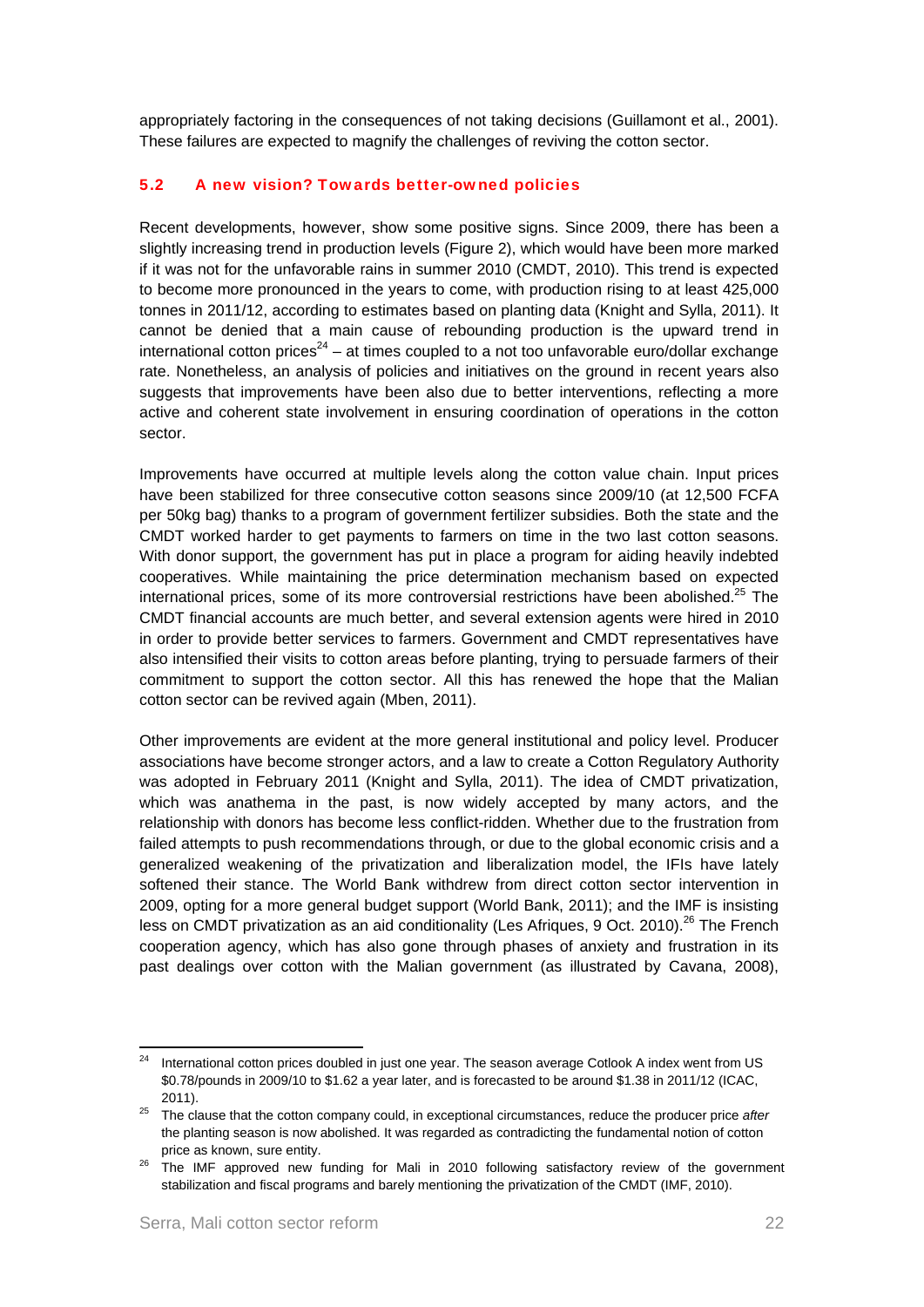seems to have now adopted a more hands-off approach, especially following the privatization in 2009 of the former French state cotton company, now GEOCOTON.<sup>27</sup>

Behind these positive indicators and a revamped government commitment, there appears to be indeed a new cotton sector strategy, which the government has enshrined in two 2010 documents: the National strategic framework for the development of the cotton sector for 2010-215 (*Cadre Stratégique National de Développement du Secteur Coton*), approved in May, and the Policy Document for Supporting the Cotton Sector (*Lettre de Politique de Soutien au Secteur Coton*), approved in August. The latter replaces the 2001 LPDSC policy document (République du Mali, 2010a, 2010b). Both documents, though re-emphasizing a commitment to the state withdrawal from direct control of the cotton sector, reflect the new recognition by the government of the cotton sector's strategic role in the country's overall economic policy, as delineated in the 2007-11 Strategic Framework for Growth and Poverty Reduction (*Cadre Stratégique pour la Croissance et la Réduction de la Pauvreté*). The language has changed since the LPDSC, where the focus was on narrow restructuring of the cotton sector. The strategic framework, instead, reclaims the need to approach reform within a holistic, global and inter-disciplinary approach ('une démarche holistique, c'est à dire globale et pluridisciplinaire'), so as to promote an agriculture, which is sustainable, diversified, modern and competitive ('une agriculture durable, diversifiée, moderne et compétitive'), and which can favor the emergence of a true center of development in Southern Mali ('favoriser l'émergence d'un véritable pôle de développement dans la zone Mali Sud') (République du Mali, 2010a).

Although policy documents should be taken for what they are, without assuming they translate into real policy, an analysis tracking modification in topics and languages over time is a valid tool for detecting changed actors' motivations and new tendencies. I argue that the new cotton sector strategy represents the culmination of the previous lengthy process of consultation and reflection, and marks a new phase in cotton sector reform. This reflects the attempt by the MRSC to re-cast the role of the state in the cotton sector in a new light, one which privileges the guidance and coordination function of the government, making it more essential even while the state's direct economic involvement is being reduced. The long gestation process, however costly as Figure 2 clearly demonstrates, has possibly been instrumental in turning a reform largely perceived as externally imposed into a more endogenous process, which has striven to compromise between the different pressures and obtain a wider domestic consensus. Furthermore, it is worth mentioning that, if privatization were to be completed during the current period of high cotton prices, sale prices will be higher than if privatization had occurred as originally scheduled. This means not only greater pecuniary benefits to the government, but a better company financial situation, with potential positive repercussions for the overall sector.

#### 5.3 Lessons: reform processes in emerging democracies

What are the lessons that can be drawn from the case of Malian cotton sector reforms and what do they tell us about the limits and possibilities of economic reforms in emerging, but institutionally weak, African democracies? Van de Walle (1999) has argued that the onset of democratic processes is not per se inimical to economic reform, despite generalized fears that the opening up to multiple demands from more sections within society could weaken or reverse government's adhesion to reform. The most important ingredient for a developmental state appears to be neither the type of government, nor the precise content of policies, but

 $27$  The departure in summer 2010 of the AFD official who had worked for over a decade on cotton sector policy may be also taken as suggestive of a new course.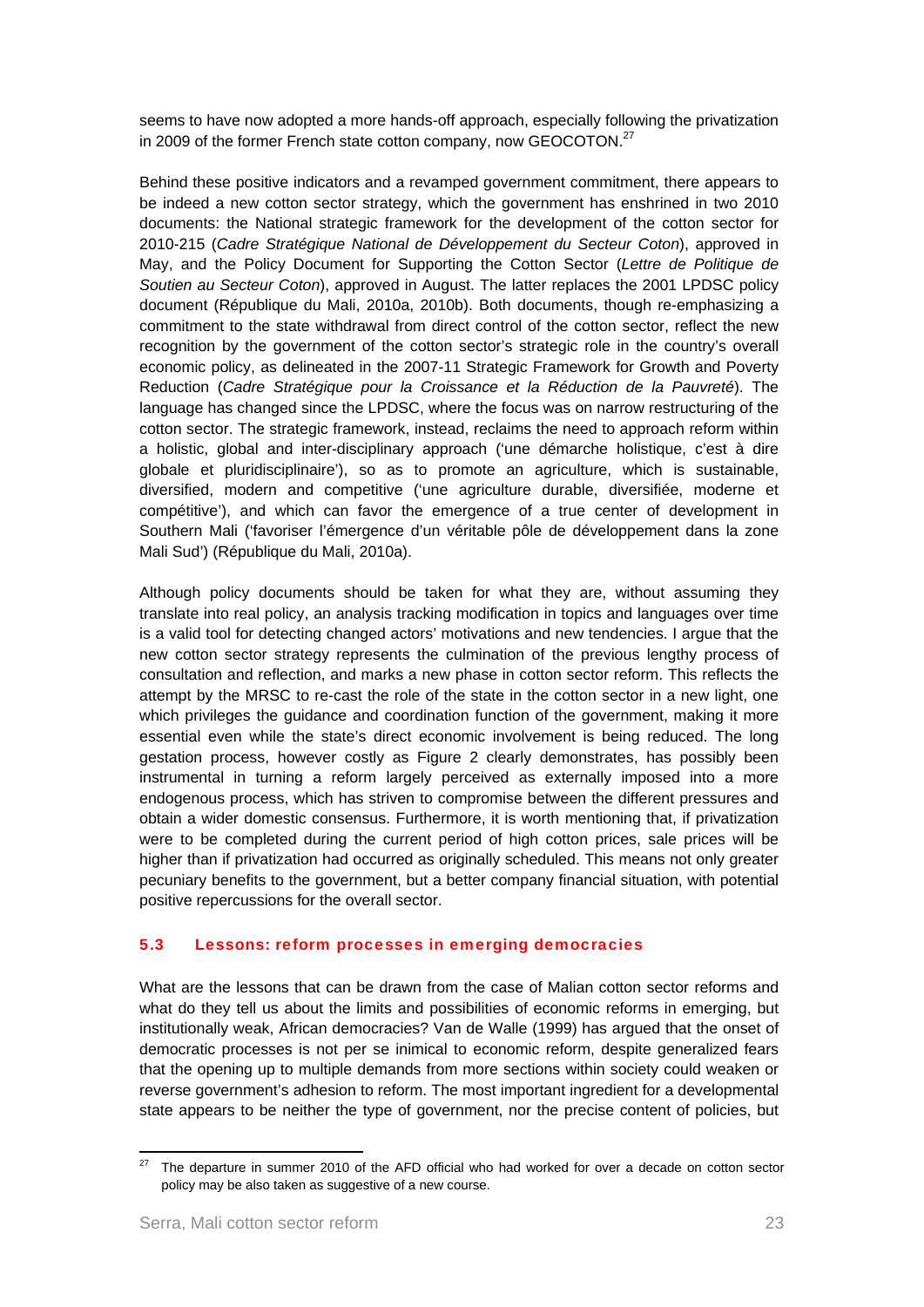the strength and capacity of institutions to implement and sustain effective policies. However, weak democracies like Mali face challenges to their ability to devise and implement policies that improve economic development in a sustained way, due to the limited institutional capacity of democratic institutions including the Parliament and the party system, and high levels of aid dependence.

A number of lessons emerge from our analysis of the Malian cotton sector reform process. First, when it comes to strategic productive sectors, which are vital *both* for government revenues and for wider development (and poverty reduction), a government is more motivated to implement reforms that are beneficial in the long term. This is because these sectors exhibit, by definition, a good amount of overlap between the interests of the politicians and those of wider sections of the population – increased cotton volumes in Mali enhance government revenues and are generally poverty reducing. Such overlap of interests is deeper, the greater the political weight of these other constituents, and the higher the pressure for governments to do something about poverty reduction. Both these conditions are clearly present in the case of Mali, where cotton farmers are quite a cohesive and organized force; and where committing to the Millennium Development Goals has become for the government an important component of its strategy to increase both external and internal legitimacy.

Second, in order to fruitfully engage with national policy processes, donors and external experts should go beyond their inherited policy paradigms, and instead let the local social, political and economic context inform their policy approach to countries' reform. Many influential policy documents<sup>28</sup> were mainly governed by the sector approach to cotton policymaking, which, despite its impeccable logical appeal, is not suited to the particular institutional and market features prevalent in Mali. Donors' adherence to this paradigm explains part of the Malian resistance to undertaking reform (the other part is explained by rent-seeking and other self-serving motives). Due to the difficulties of not only understanding, but of also acting upon, the local institutional context, $^{29}$  donors and international experts failed to appreciate the extent of the challenges, and brushed aside intervening difficulties by generic reference to corruption and lack of political will. While this paper argues that in the end stakeholders have managed to identify a better, home-grown reform path, such a result would have come much quicker and with fewer costs, if donors had engaged in a policy dialogue aimed to identify reforms more respectful of the terms and priorities of national stakeholders.<sup>30</sup> This principle should apply even if the main obstacle to progress is simply lack of state capacity. Precisely because balancing contradictory pressures from multiple angles is beyond the capacity of any single actor in Mali, donors should contribute to reducing, not enhancing, such demands.

Third, the nature of the reform process may be as crucial to the sustainability of developmental interventions as reform content itself. This is because, in a first instance, emerging democracies cannot do without some level of consensus around chosen policies. Even if it is true that emerging democracies face limited challenges from both Parliament and political parties, opposition from the street may still coalesce and make governments

<sup>&</sup>lt;sup>28</sup> Badiane et al (2002), Baffes (2007), and Baghdadli et al. (2007) among others.<br><sup>29</sup> In the case of the World Bank, the problem is also the predominance of the line from Washington rather than from national offices, where knowledge of the local context is certainly more developed.<br><sup>30</sup> Similar doubts were expressed in a review of the SACIII but unfortunately failed to inform SACIV:

<sup>&#</sup>x27;Privatization is a complex process which is inherently prone to delays, even when governments are fully committed to the outcome. Given the fragility of Mali's economy and high vulnerability to exogenous shocks, linking balance of payments support to divestiture actions means that even well-performing governments can be held hostage to unintended and unanticipated delays, thereby forcing the Bank to either amend its conditionality, or to penalize the government for good performance under difficult circumstances' (World Bank, 2004: 17).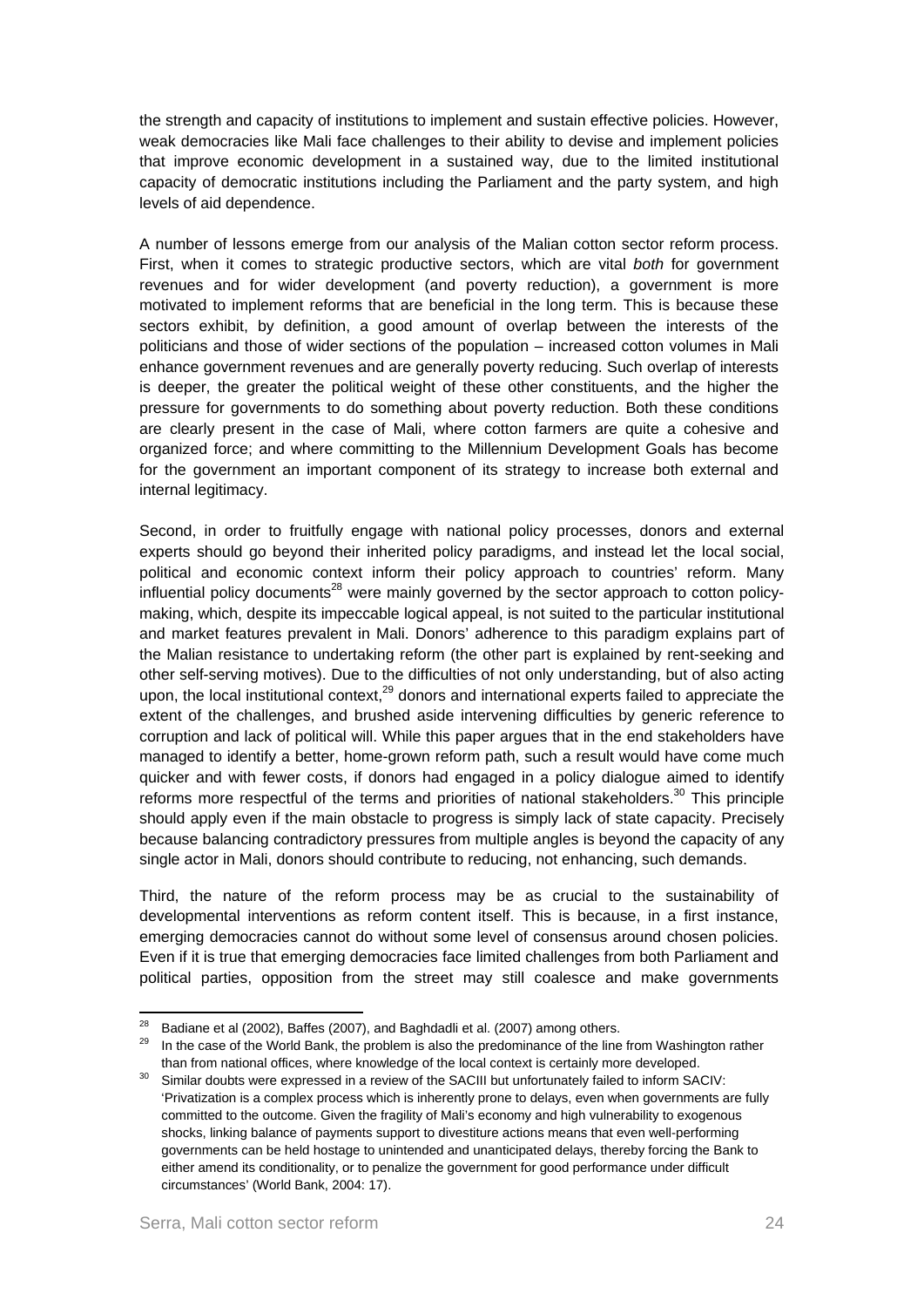vulnerable when crucial or sensitive sectors are concerned. In order to avoid painful confrontations which may decrease their legitimacy and electoral acceptability, such governments may need to undertake formal processes of reflection and consultation, however long, costly and uncertain the outcomes might be.<sup>31</sup> It can be easily argued that such processes during the Malian cotton sector reforms helped to diffuse some of the potential backlashes, by reducing the margins for disagreements among stakeholders, if not producing a real consensus. The World Bank seems in the end to have reached a similar conclusion:

'Understanding the political economy of reforms is critical. Consensus is sought for major policy decisions in Mali. The process can be lengthy, delaying implementation of critical reforms … While this [the government's choice to conduct studies and stakeholder consultation] delayed the process, it could strengthen ownership of the mechanism and facilitate its implementation' (World Bank, 2011: 21).

Furthermore, policy processes are contexts where stakeholders may learn about each other, accept compromise and find new solutions. For such learning to produce its positive effects (of empowerment and sustainability), stakeholders should be open to a number of different options, and refrain from preempting possible outcomes on the basis of ex-ante beliefs about what is desirable or not. The Malian cotton reform policy process, for instance, followed a very peculiar dynamic, whereby stakeholders were quite disempowered at the beginning, but later became more aware of the issues at stake and more willing to identify feasible solutions. It would have been difficult to predict some of the positive outcomes in 2010 even two years earlier.

The overarching implication to draw from this analysis is that reform supporters need to be more humble, and realize that the best outcome to a reform process may be difficult to know for sure, especially when it comes to content. Given the unpredictable nature of policy processes, donors have better chance to positively contribute to reform by supporting the learning process within existing institutions and processes, accept the inevitability of trials and errors.<sup>32</sup> and be open minded about possible outcomes.

# 6 Conclusions

The Malian cotton sector reform process officially started in 2001 with the establishment of the MRSC, in response to the farmers' cotton boycott of 2000 and to multiple donor pressures. Some crucial reforms are still incomplete, notably the privatization of the state cotton company, which has been planned multiple times and repeatedly delayed. Although such an ambiguous and uncertain reform may appear as a classic instance of lack of capacity and of politicians' and bureaucrats' attempt to retain a coveted source of rents, the paper argues that there is much more to the story.

The existence of opposing philosophies about what a restructured cotton sector should look like represented one of the pieces of the puzzle. Key donors, in particular, adhered to a narrow sector approach, which contrasted with the more holistic perspective espoused by many Malian actors. As a consequence of donors' misjudgment of the political and social realities underlying the Malian cotton sector, dialogue among stakeholders was difficult and polarized, and the MRSC had to spend considerable time and resources attempting to find a

  $31$  Van de Walle (1995: 138-9) concludes that 'political elites must establish the mechanisms by which to generate consensus as a regular element of democratic governance'.<br><sup>32</sup> Faust (2010)'s insightful description of the iterative and experimental nature of policy processes in mature

Western democracies provides a sobering example.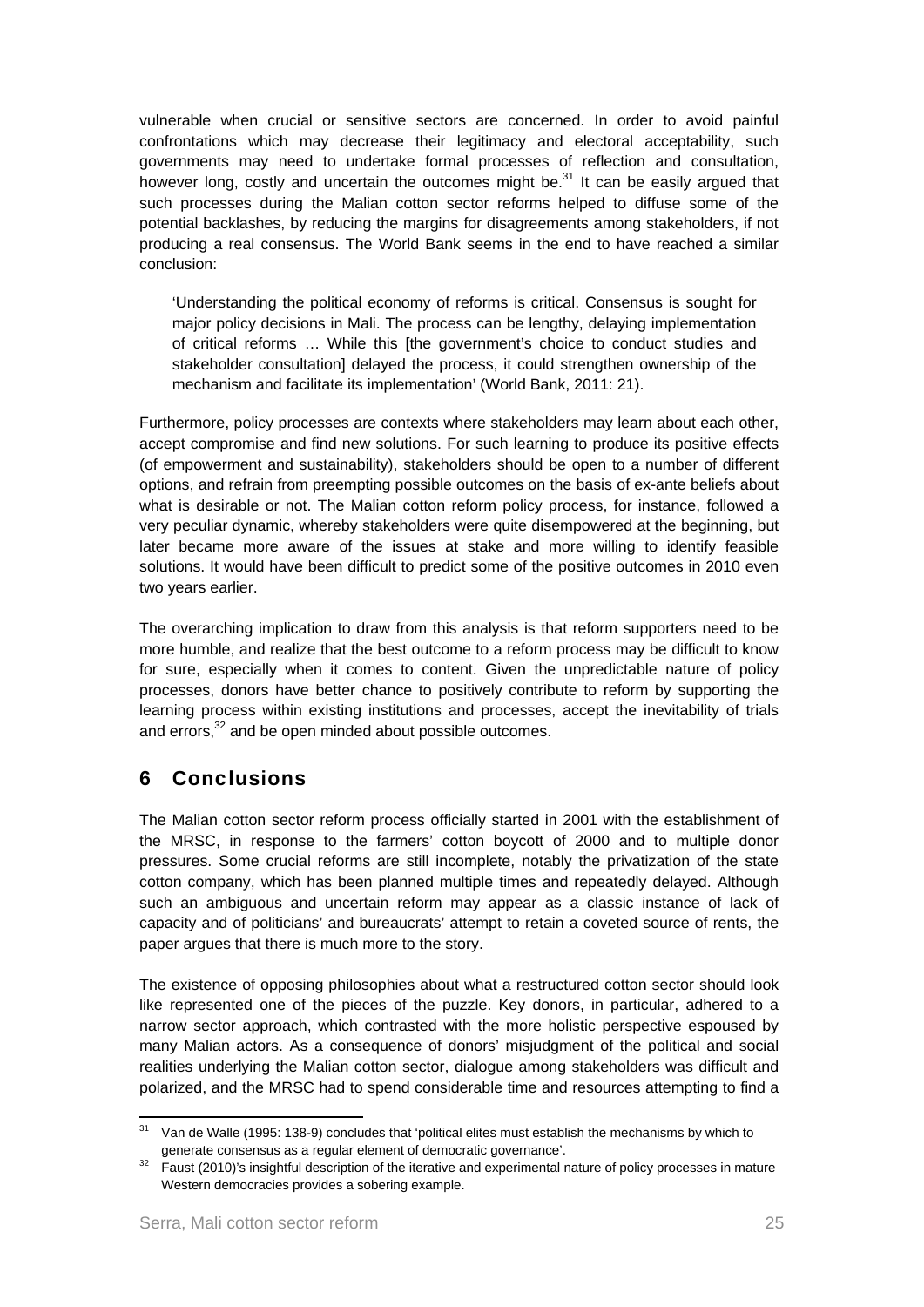suitable compromise. In the end, some positive outcomes emerged from this process, since ownership and adhesion to reform increased over time, and the cotton sector appears to be able to produce better market coordination and higher production levels. If this positive trend is confirmed, one could argue that reform delays come with costs but also benefits, through new learning processes in institutional contexts characterized by low capacity and coexistence of multiple and often contradictory political objectives. Interestingly, the reform has been implemented according to a sequence and modalities which contrast with the externally given recommendations and instead try to adapt to local realities, thus supporting the Malians' marked preference for an integrated vertical organizational structure. Donors privileged the language of 'incentives', but discounted both logical and practical constraints to implementing economic first-best principles. Such an oversight is explained by predominant policy paradigms that dismiss the role of local context and informal institutions.

The Malian example attests to two important points. First, even in a weak democracy like that of Mali, characterized by poor strategizing by political parties, limited democratic ownership and insufficient political and administrative capacity, some reform experiences that appear doomed to failure may, with time, change into policies that have a better chance to be sustainably developmental. This is due to the learning feedback which stems from stakeholders' interaction over a sufficiently long policy process.

Second, feasible and sustainable policies may be those more in line with the second-best theory (Rodrik, 2008). In the presence of complex market, institutional and policy failures, it makes more sense for donors to try and go along with such failures in the short to medium term, while working towards their removal only as long-term strategy.

Though it is hard to draw lessons from a reform process that is still unfinished, it is important to emphasize one main message: encouraging economic reforms requires that donors, together with the domestic actors, confront directly the specific political, social and cultural local realities of a country, and identify ways to treat these as resources that need to be capitalized upon, rather than sidelining them as constraints to be overcome.

#### References

- Badiane, Ousmane, Dhaneshwar Ghura, Louis Goreux, and Paul Masson (2002) *Cotton Sector Strategies in West and Central Africa*. Policy Research Working Paper 2867. Washington, DC: World Bank.
- Baffes, John (2005) 'The Cotton Problem', *World Bank Research Observer,* 20(1): 109-144.
- Baffes, John (2007) *Distortions to Cotton Sector Incentives in West and Central Africa.*  Agricultural Distortions Working Paper 48526. Washington, DC: World Bank.
- Baffes, John (2009) 'Benin, Burkina Faso, Chad, Mali and Togo' in Kim Anderdon and William A. Masters (eds.) *Distortions to Agricultural Incentives in Africa*. Washington, DC: World Bank: 485-506.
- Baghdadli, Ilhem, Hela Cheikrouhou, and Gael Raballand (2007) *Strategies for Cotton in West and Central Africa: Enhancing Competitiveness in the Cotton-4*. Working Paper 108, Washington, DC: World Bank.
- Bergamaschi, Isaline (2007) *Patterns and Limits of Donor-Driven Ownership*. GEG Working Paper 31. Oxford: Global Economic Governance Programme.
- Bergamaschi, Isaline (2011) *Le consensus post-Washington au Mali: Trajectoires, usages et processus d'appropriation.* Doctoral Thesis, Institut d'Etudes Politiques de Paris (Sciences Po), Paris.
- Bingen, R. James (1998) 'Cotton, Democracy and Development in Mali', *Journal of Modern African Studies* 36(2): 265-85.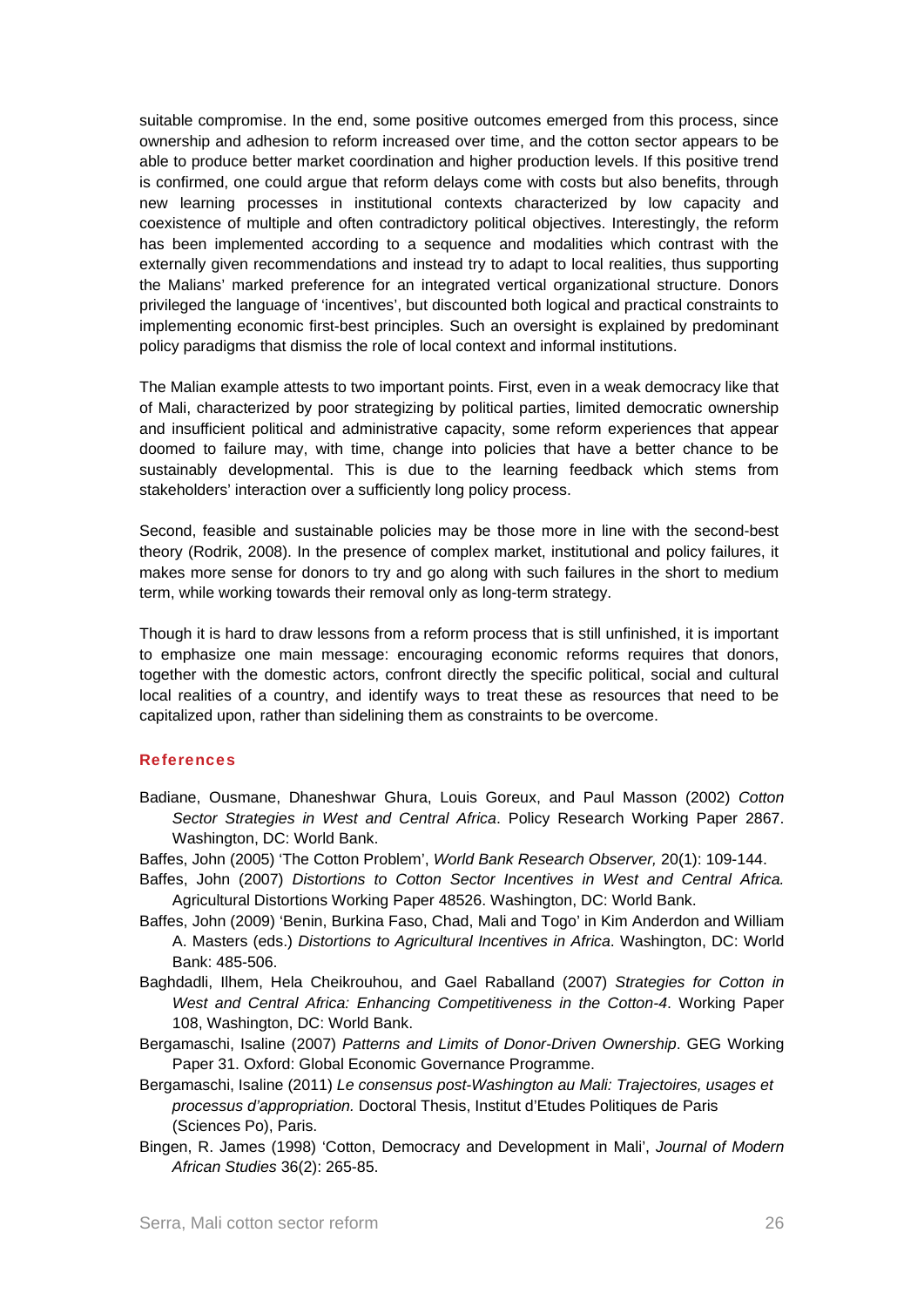- Bingen, R. James (2000) 'Prospects for Democracy and Development in West Africa: Agrarian Politics in Mali' in R.J. Bingen, D. Robinson and J.M. Staatz (eds.) *Democracy and Development in Mali*. East Lansing, MI: Michigan State University Press: 349-66.
- Bleck, Jaimie and Nicolas Van de Walle (2010) *Parties and Issues in Francophone West Africa: Towards a Theory of Non-mobilization.* Mario Einaudi Center for International Studies WP 1-10. Cornell University, Ithaca NY.
- Booth, David (2009) *Elites, Governance and the Public Interest in Africa: Working with the Grain?* Discussion Paper 6. London: Africa Power and Politics Programme.
- Booth, David (2010) *Towards a Theory of Local Governance and Public Goods Provision in Sub-Saharan Africa*. Working Paper 13. London: Africa Power and Politics Programme.
- Booth, David and Golooba-Mutebi, Frederick (2011) *Developmental Patrimonialism? The case of Rwanda*. Working Paper 16. London: Africa Power and Politics Programme.
- Bratton, Michael, Robert Mattes, Robert and E. Gyimah-Boadi (2004) *Public Opinion, Democracy, and Market Reform in Africa*. Cambridge, UK: Cambridge University Press.
- Cavana, Jean-François (2008) « Point sur le programme de la privatisation et sur les campagnes 2008-08 et 2008-09 » Note. Bamako: Agence Française du Développement, 23 March.
- CMDT (2009) « Guide d'entretien relatif à l'étude sur la contribution du coton a la croissance économique au Mali », CMDT, Bamako, 19 Feb.
- Cyprik, Rachel (2010) *Feasibility Study of Safety Nets in the Sikasso Region of Mali*. Report for Save the Children UK. Tucson, AZ: Tango International.
- Delarue, Jocelyne et al. (2009) *The Sikasso Paradox: Cotton and Poverty in Mali*. Document de Travail 9. Paris: DIAL.
- Dembelé, Niama Nango and John M. Staatz (2000) 'The Response of Cereal Traders to Agricultural Market Reform in Mali' in James R. Bingen, David Robinson, and John M. Staatz (eds.) *Democracy and Development in Mali*, East Lansing, MI: Michigan State University Press: 145-166.
- Faust, Jörg (2010) 'Policy Experiments, Democratic Ownership and Development Assistance', *Development Policy Review* 28(5): 515-534.
- Fok, A.C. Michel (1993) « Le développement du coton au Mali par analyse des contradictions: Les acteurs et les crises de 1895 à 1993 ». Montpellier: CIRAD.
- Fok, A.C. Michel (1997) 'Dynamics of the Evolution of the Cotton System in Mali' in J.S. Caldwell and E. Akoboundu (eds.), *Agricultural Systems and Policy.* Association for Farming Systems Research/Extension, Blacksburg, Virginia: 49-62.
- Fok, A.C. Michel (2009) 'Cotton Policy in Sub-Saharan Africa: A Matter of Institutional Arrangements Related to Farmers' Constraints', *Life Sciences International Journal* (1): 198-211, International Cotton Conference on 'Rationales and Evolution of Cotton Policies', 2008-05-13/2008-05-17, Montpellier.
- Fok, A.C. Michel, Mama Koné, Hamady Djouara, and Ballo Ballo (2000) 'Farmers' Response to the Evolution towards Globalisation: The Case of Cotton Production in Mali'. Communication to the 16th Symposium of the International Association of Farming System Research, Santiago (Chile), 27-29 November.
- Folefack, Denis P., Jonathan Kaminski, and Jean Enam (2011) *Note sur le contexte historique et gestion de la filière cotonnière au Cameroun*. Background Paper 11. London: Africa Power and Politics Programme.
- Goreux, Louis (2003) *Reforming the Cotton Sector in Sub-Saharan Africa.* Africa Region Working Paper 62. Washington, DC: World Bank.
- Guillamont, Patrick, Sylviane Guillamont Jeanneney, Jacky Amprou, and Oumar Cheick Sidibé (2001) 'Mali' in Shanta Devarajan, David Dollar, and Torgny Holmgren (eds.) *Aid and Reform in Africa: Lessons from Ten Case Studies*. Washington, DC: World Bank: 227-286.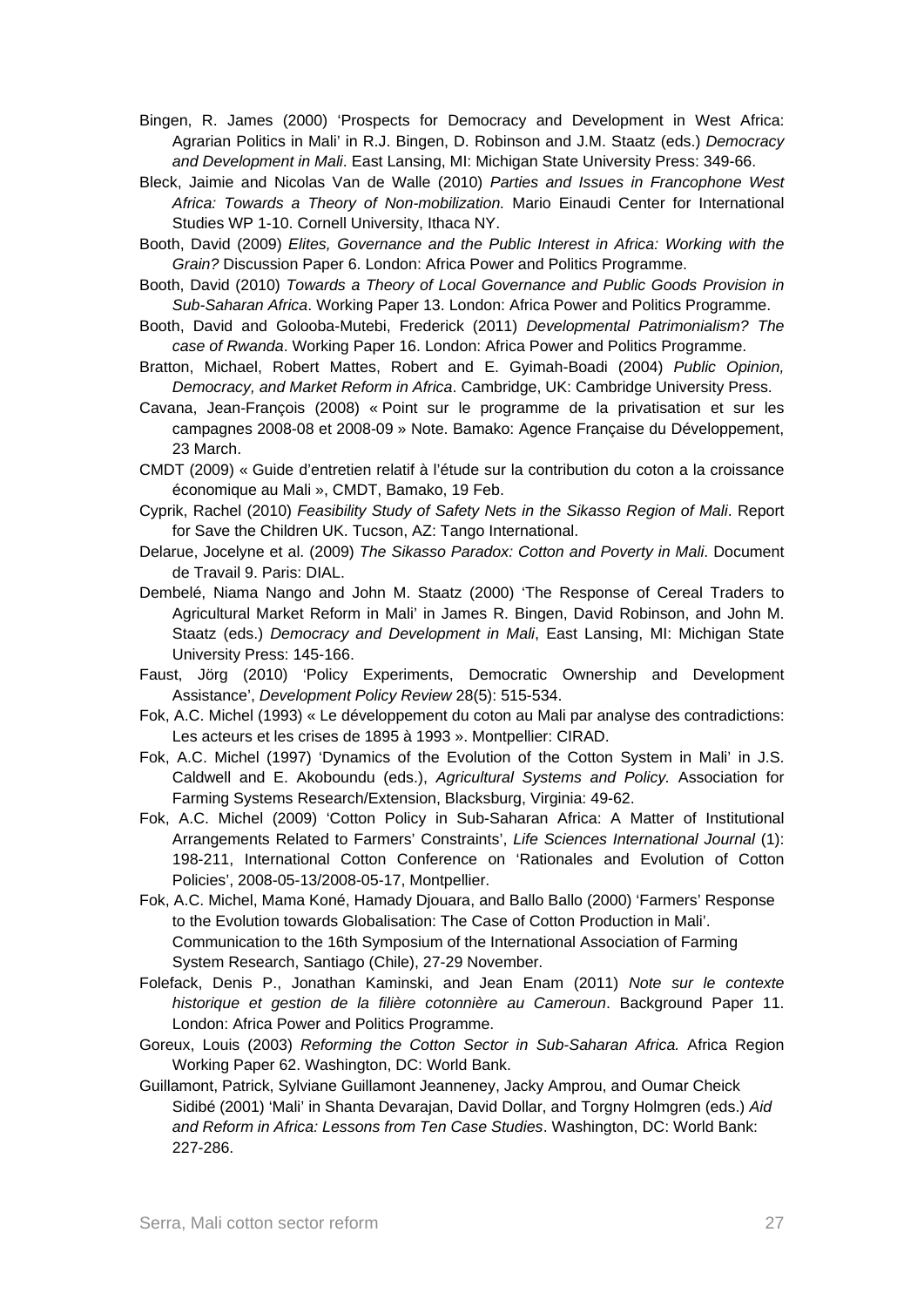Hartmann, A., (1988) « Le secteur du coton au Mali : sa viabilité économique et financière. Un calendrier de réformes ». Washington, DC: World Bank.

- Hayes, Lucy (2005) *Open on Impact? Slow progress in World Bank and IMF Poverty Analysis*. Brussels: European Network on Debt and Development.
- ICAC (2011) 'Cotton Prices to Remain Strong in 2011-12'. Press Release, April 1<sup>st</sup>. Washington, DC: International Cotton Advisory Committee.
- IMF (2002) *Mali's Fourth Review under the Poverty Reduction and Growth Facility Arrangement*. Washington DC: International Monetary Fund.
- IMF (2010) *IMF Executive Board Completes Fourth Review Under ECF Arrangement for Mali.*  Press Release 10/294, July 16. Washington, DC: International Monetary Fund.

John, Peter (1998) *Analysing Public Policy*. London: Cassell.

- Kaminski, Jonathan and Renata Serra (2011) *Endogenous Economic Reforms and Local Realities: Cotton Policy-making in Burkina Faso.* Working Paper 17. London: Africa Power and Politics Programme.
- Kaminski, Jonathan and Alban Thomas (2011) 'Land Use, Production Growth, and the Institutional Environment of Smallholders: Evidence from Burkinabè Cotton Farmers', *Land Economics* 87(1): 161-182.
- Kirsten, J. F., Andrew Dorward, Colin Poulton, and N. Vink (eds.) (2009) *Institutional Economics Perspectives on African Agricultural Development.* Washington D.C: International Food Policy Research Institute.
- Kjaer Anne Mette and James Joughin (2011) 'The Nature of Ownership and the Reversal of Agricultural Extension Reform in Uganda'. Draft Working Paper. Elites, Production and Poverty Research Program. Copenhagen: Danish Institute for International Studies.
- Knight, Russell and Fana Sylla (2011) *Senegal: Cotton and Products Updates*. GAIN Report. USDA Foreign Agriculture Service.
- La Nouvelle République (2010) « Privatisation de Huicoma: Les 13 milliards frelatés de Tomota », Bamako, 22 Oct.
- Le Républicain (2008) « Privatisation de la CMDT: Bakary Togola a-t-il trahi les paysans? », Bamako, 22 July.
- Les Afriques (2010) « Un changement radical est intervenu dans la position de la Banque mondiale et du FMI », Bamako, 9 Oct.
- L'Independant (2010) **«** Enfin, le plan social 2010 de la CMDT a été signé hier : 352 agents seront «bien» licenciés pour environ 9 milliards de FCFA », Bamako, Jan. 8.
- Mben, Paul (2011) « Entretien avec Tiéna Coulibaly, PDG de la CMDT: 'Nous tablons sur 500 000 tonnes pour la campagne 2011-2012' ». Maliweb, 22 September [http://www.maliweb.net/category.php?NID=73813].
- MRSC (2001) *Document de synthèse des Etats généraux du secteur coton*. Bamako: Mission de Restructuration du Secteur Coton, April.
- Nouvel Horizon (2010), « Privatisation de la CMDT : Faut-il faire confiance au PDG Tiena Coulibaly », Bamako, 12 January.
- Nubukpo K.K. (2006), « Le Piège du Coton: Le Mali à la Croisée des Chemins », *OCL (Oléagineux, Corps Gras, Lipides )* 13(4) : 278-84.
- Nubukpo K.K., Keita M.S. (2005) « Réforme du mécanisme de fixation du prix d'achat du coton au producteur malien et conséquences dans un contexte de chute des cours mondiaux » in E. Hazard E. Négociations commerciales internationales et réduction de la pauvreté. Dakar: Enda : 117-131.
- OECD (2006) *Cotton in West Africa: The Economic and Social Stakes.* Paris: Organization for Cooperation and Development.
- OXFAM (2006) Kicking the Habit: *How the World Bank and the IMF are Still Addicted to Attaching Economic Policy Conditions to Aid.* Briefing Paper 96. Oxford: Oxfam.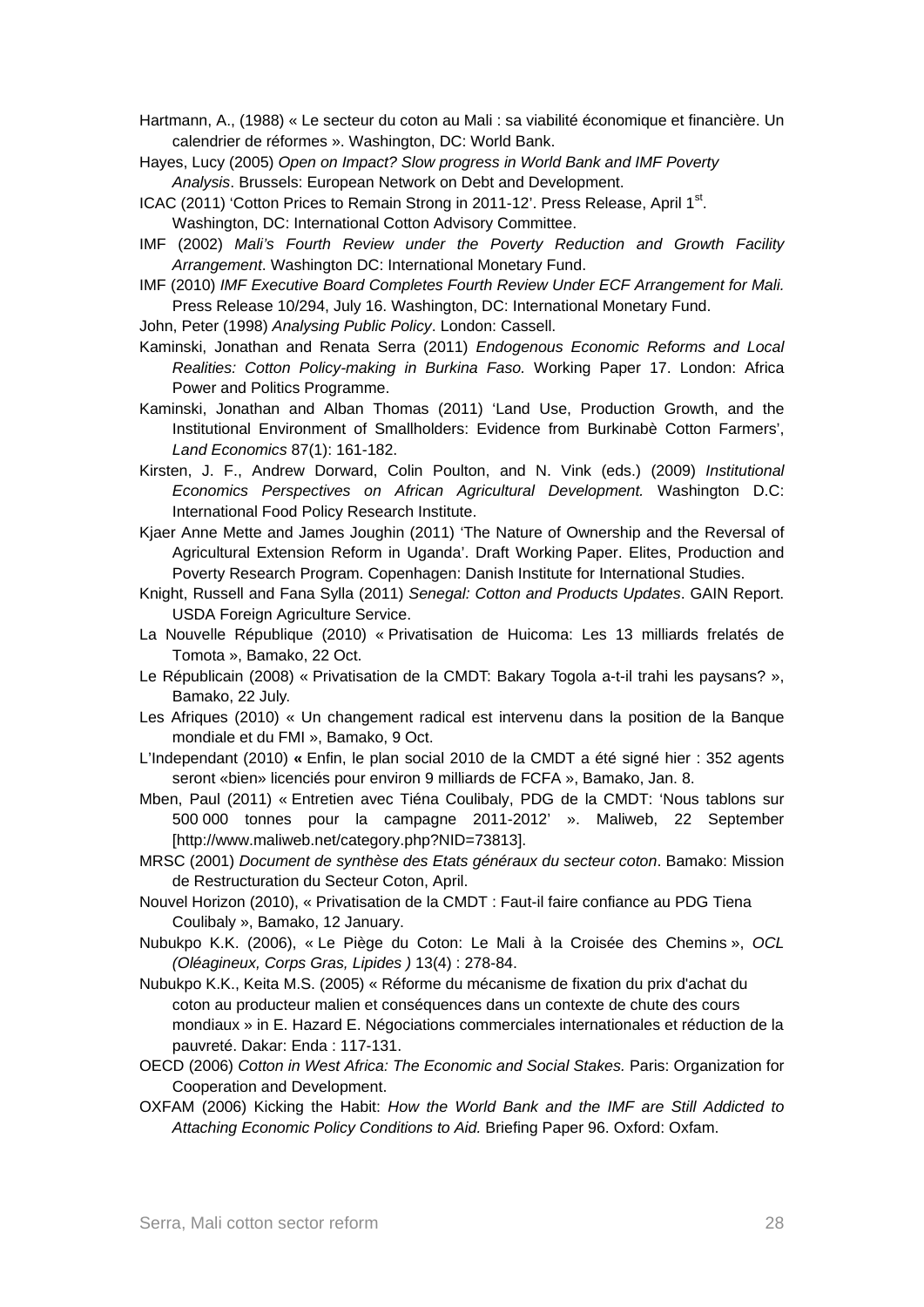- Rakner, Lisa, Nicolas van de Walle, and Dominique Mulaisho (2001) 'Zambia' in Shanta Devarajan, David R. Dollar, and Torgny Holmgren (eds.) *Aid and Reform in Africa*. Washington, DC. World Bank: 533-626.
- République du Mali (2001) *Lettre de Politique de Développement du Secteur Coton* (LPDSC). Ministry of Rural Development, Bamako.
- République de Mali (2005) 'Protocole d'Accord Etat CMDT Producteurs sur le méchanisme de détermination du prix d'achat du coton graine'. Bamako.
- République du Mali (2010a) *Cadre Stratégique National de Développement du Secteur Coton*). Ministry of Agriculture, Bamako.
- République du Mali (2010b) *Lettre de Politique de Soutien au Secteur Coton.* Ministry of Economy and Finance, Bamako.
- Roberts, Richard (1996) *Two Worlds of Cotton: Colonialism and the Regional Economy in the French Soudan, 1800-1946*. Stanford: Stanford University Press.
- Rodrik, Dani (2008) 'Second-Best Institutions', *American Economic Review* 98(2): 100-104.
- Roy A. (2010) 'Peasant Struggles in Mali: From Defending Cotton Producers' Interests to Becoming Part of the Malian Power Structures', *Review of African Political Economy*, 37(125): 299-314.
- Staatz, John M., Josué Dioné, and N. Niama Dembélé (1989) 'Cereals Market Liberalization in Mali', *World Development* 17(5): 703-18.
- Swinnen, Johan F.M., Anneleen Vandeplaas, and Miet Maertens (2009) *Liberalization with Endogenous Institutions: A Comparative Analysis of Agricultural Reform in Africa, Asia and Europe.* LICOS Discussion Paper 233. Leuven, Belgium: Katholieke Universiteit Leuven.
- Tangri, Roger (1999) *The Politics of Patronage in Africa*. Trenton, NJ: Africa World Press.
- Tefft, James (2000) 'Cotton in Mali: The 'White Revolution' and Development' in J.R. Bingen, D. Robinson and J.M. Staatz (eds.) *Democracy and Development in Mali*. East Lansing, MI: Michigan State University Press: 213-241.
- Thomas**,** John and Merilee S. Grindle (1990) 'After the Decision: Implementing Policy Reforms in Developing Countries', *World Development* 18(8): 1163-1181.
- Traoré, Fousséni (2007) « Coton malien: la privatisation à reculons » *Syfia Info*, 23 November.
- Tschirley, David, Colin Poulton, and Patrick Labaste (eds.) (2009) *Organization and Performance of Cotton Sectors in Africa: Learning from Reform Experience.* Washington, DC: World Bank.
- UNICEF (2009) *Child Poverty: A Role for Cash Transfers? West and Central Africa*. Regional Thematic Report 3 Study. UNICEF West and Central Africa Office, Dakar, and ODI, London.
- van de Walle, Nicolas (1995) 'Crisis and Opportunity in Africa', *Journal of Democracy* 6(2): 128-141.
- van de Walle, Nicolas (1999) 'Economic Reform in a Democratizing Africa', *Comparative Politics* 32(1): 21-41.
- Wodon, Q., V. Briand, P. Labaste, K. Nouve, and Yeyande Sangho (2006) 'Cotton and Poverty in Mali'. World Bank Working Paper, Draft. Washington, DC: World Bank.
- World Bank (2001) 'Report and Recommendations of the President of the International Development Association to the Executive Directors on Proposed Third Structural Adjustment Credit (SAC III)'. Washington, DC: World Bank.
- World Bank (2004) *Implementation Completion Report: SACIII, Mali*. Washington, DC: World Bank.
- World Bank (2006) *Implementation Completion Report: SACIV, Mali*. Washington, DC: World Bank.
- World Bank (2007), *Mali Country Assistance Evaluation*. Report 41462. Independent Evaluation Group. Washington, DC: World Bank.